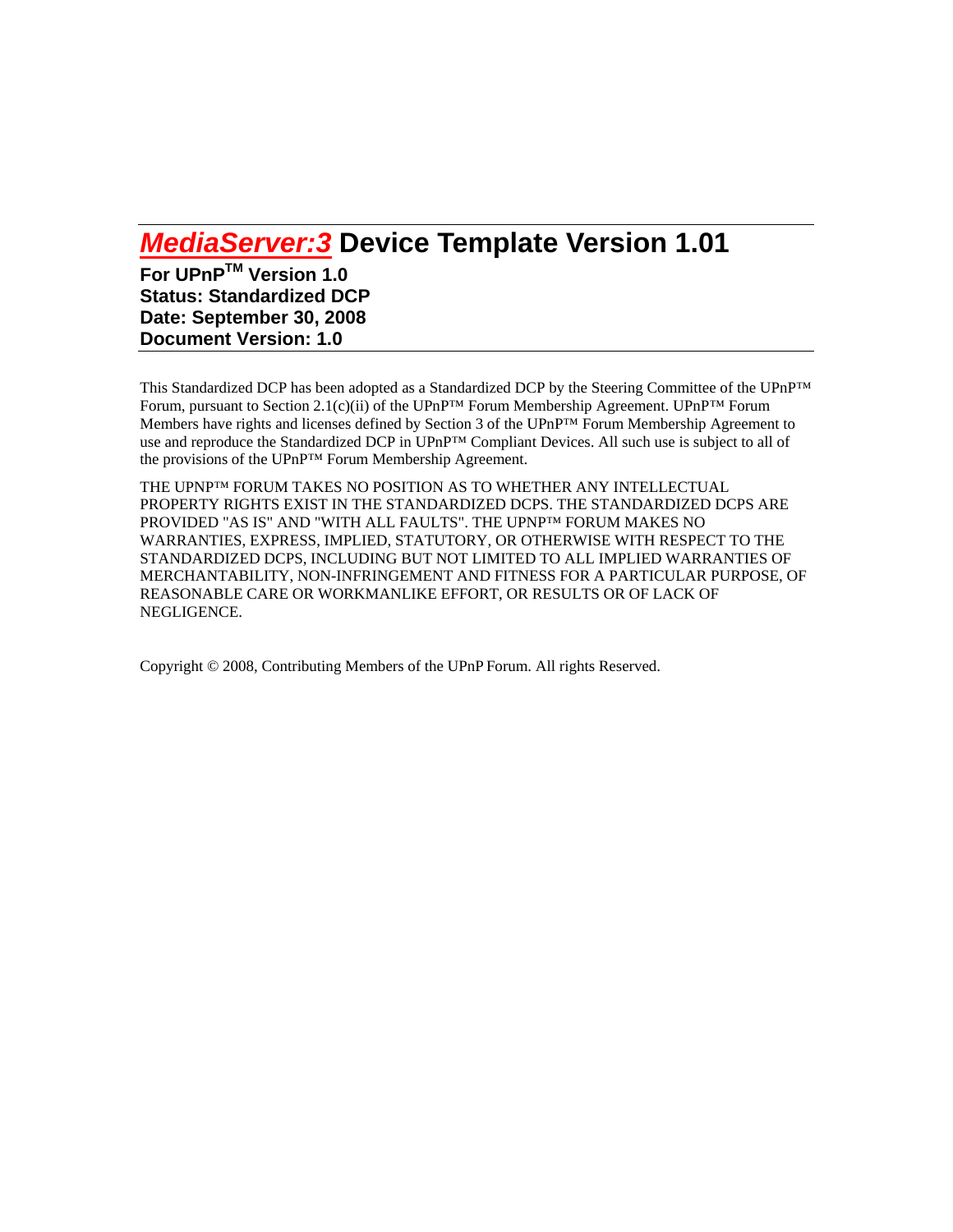| Authors*                | Company                         |
|-------------------------|---------------------------------|
| Gary Langille           | Echostar                        |
| John Ritchie (Co-Chair) | Intel                           |
| Julius Szakolczay       | Matsushita Electric (Panasonic) |
| Keith Miller            | Nokia                           |
| Vlad Stirbu             | Nokia                           |
| Jeffrey Kang            | Philips                         |
| Geert Knapen (Co-Chair) | Philips                         |
| Wouter van der Beek     | Philips                         |
| <b>Russell Berkoff</b>  | Pioneer                         |
| <b>Wonseok Kwon</b>     | <b>Samsung Electronics</b>      |
| SJae Oh                 | <b>Samsung Electronics</b>      |
| Mahfuzur Raman          | <b>Samsung Electronics</b>      |
| Richard Bardini         | Sony                            |

**\*Note: The UPnP Forum in no way guarantees the accuracy or completeness of this author list and in no way implies any rights for or support from those members listed. This list is not the specifications' contributor list that is kept on the UPnP Forum's website.**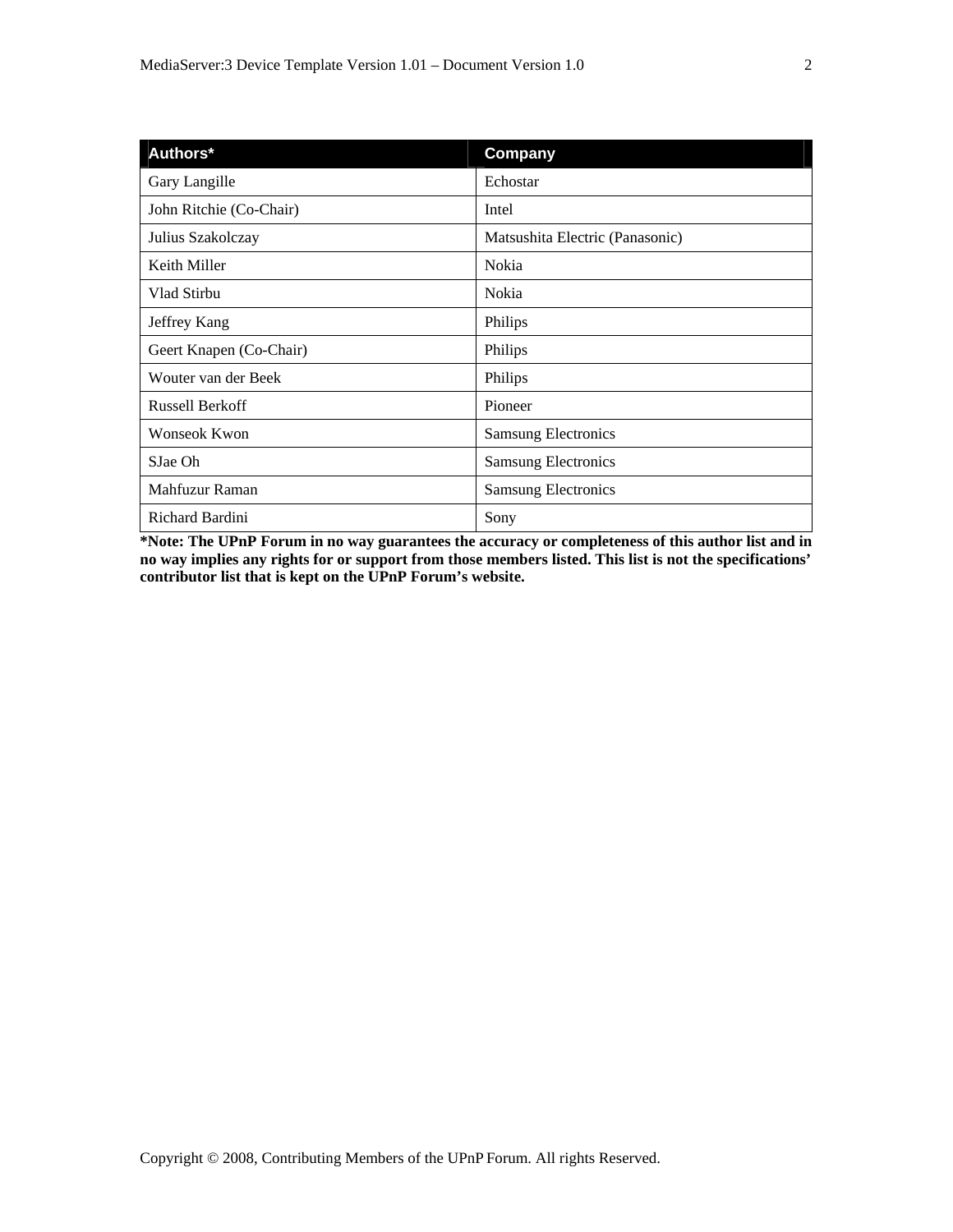# **Contents**

| $\mathbf{1}$ |       |  |  |
|--------------|-------|--|--|
|              | 1.1   |  |  |
|              | 1.2   |  |  |
|              | 1.2.1 |  |  |
|              | 1.2.2 |  |  |
|              | 1.2.3 |  |  |
|              | 1.3   |  |  |
|              | 1.3.1 |  |  |
|              | 1.4   |  |  |
|              | 1.4.1 |  |  |
|              | 1.4.2 |  |  |
|              | 1.4.3 |  |  |
|              |       |  |  |
|              | 1.5.1 |  |  |
|              | 1.5.2 |  |  |
|              | 1.5.3 |  |  |
|              | 1.5.4 |  |  |
|              | 1.6   |  |  |
| $\mathbf{2}$ |       |  |  |
|              | 2.1   |  |  |
|              | 2.2   |  |  |
|              | 2.2.1 |  |  |
|              | 2.2.2 |  |  |
|              | 2.3   |  |  |
|              | 2.3.1 |  |  |
|              | 2.3.2 |  |  |
|              | 2.3.3 |  |  |
|              | 2.3.4 |  |  |
|              | 2.3.5 |  |  |
| 3            |       |  |  |
| 4            |       |  |  |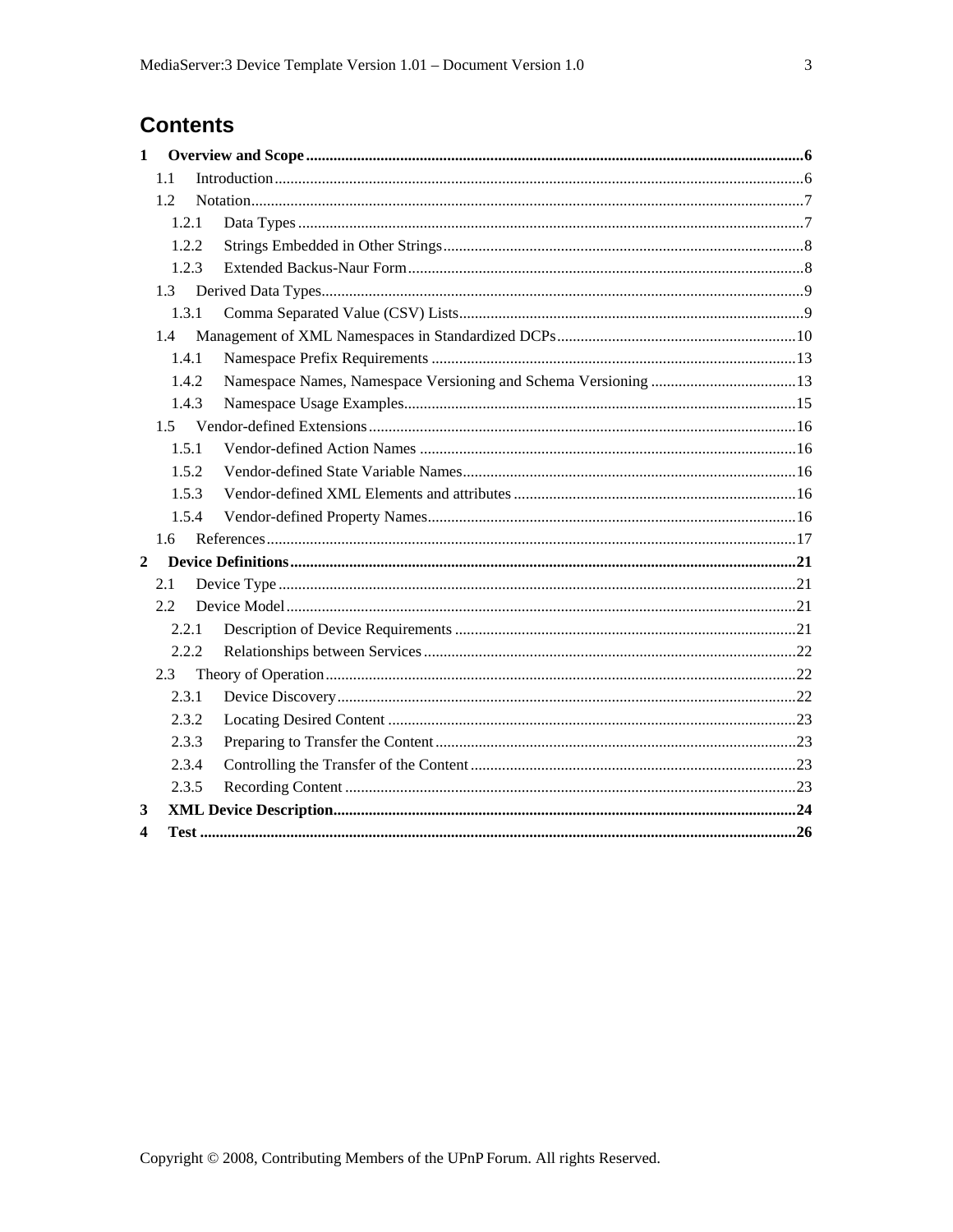# **List of Tables**

| Table 1-3: |  |
|------------|--|
| Table 1-4: |  |
| Table 1-5: |  |
| Table 2-6: |  |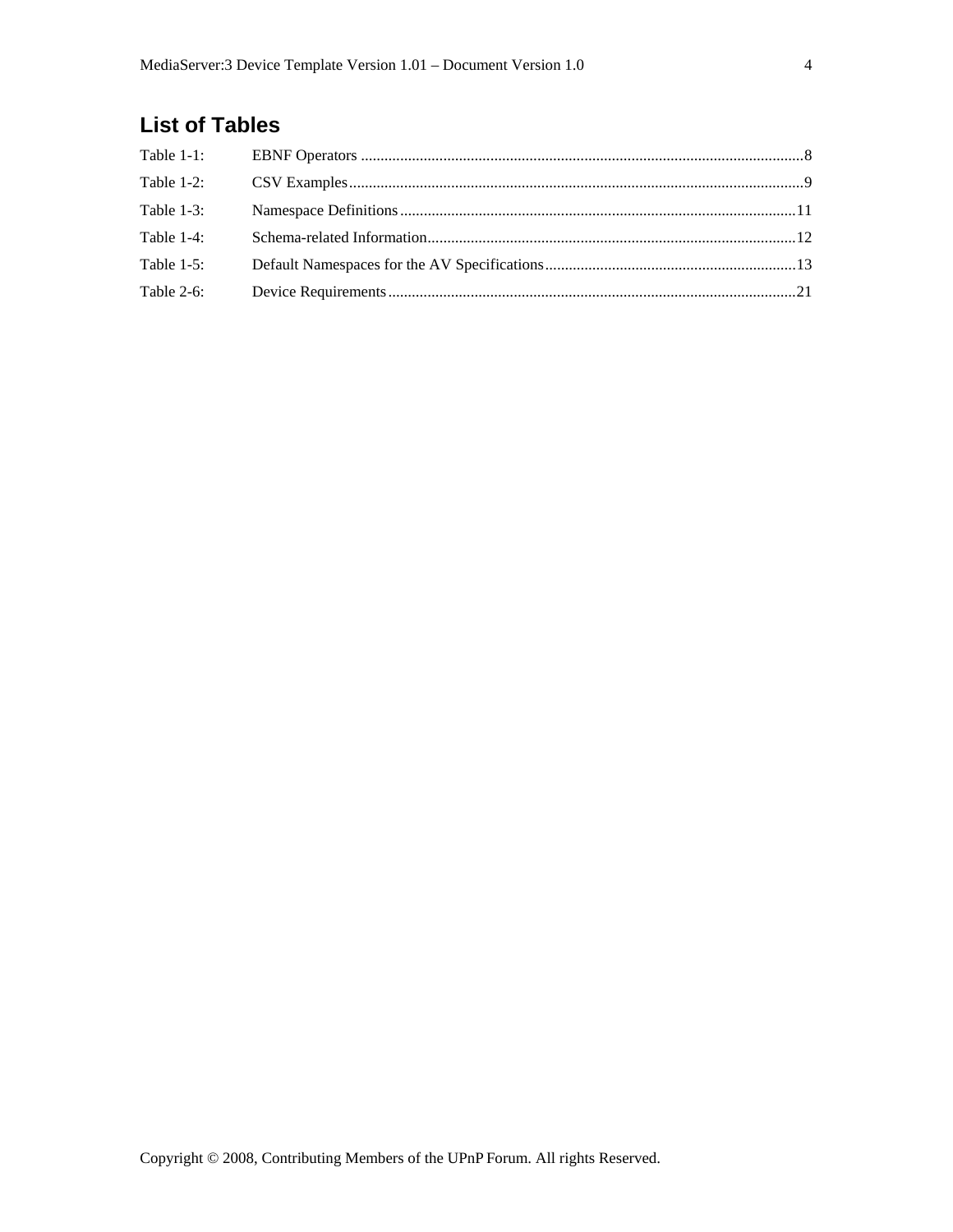# **List of Figures**

|--|--|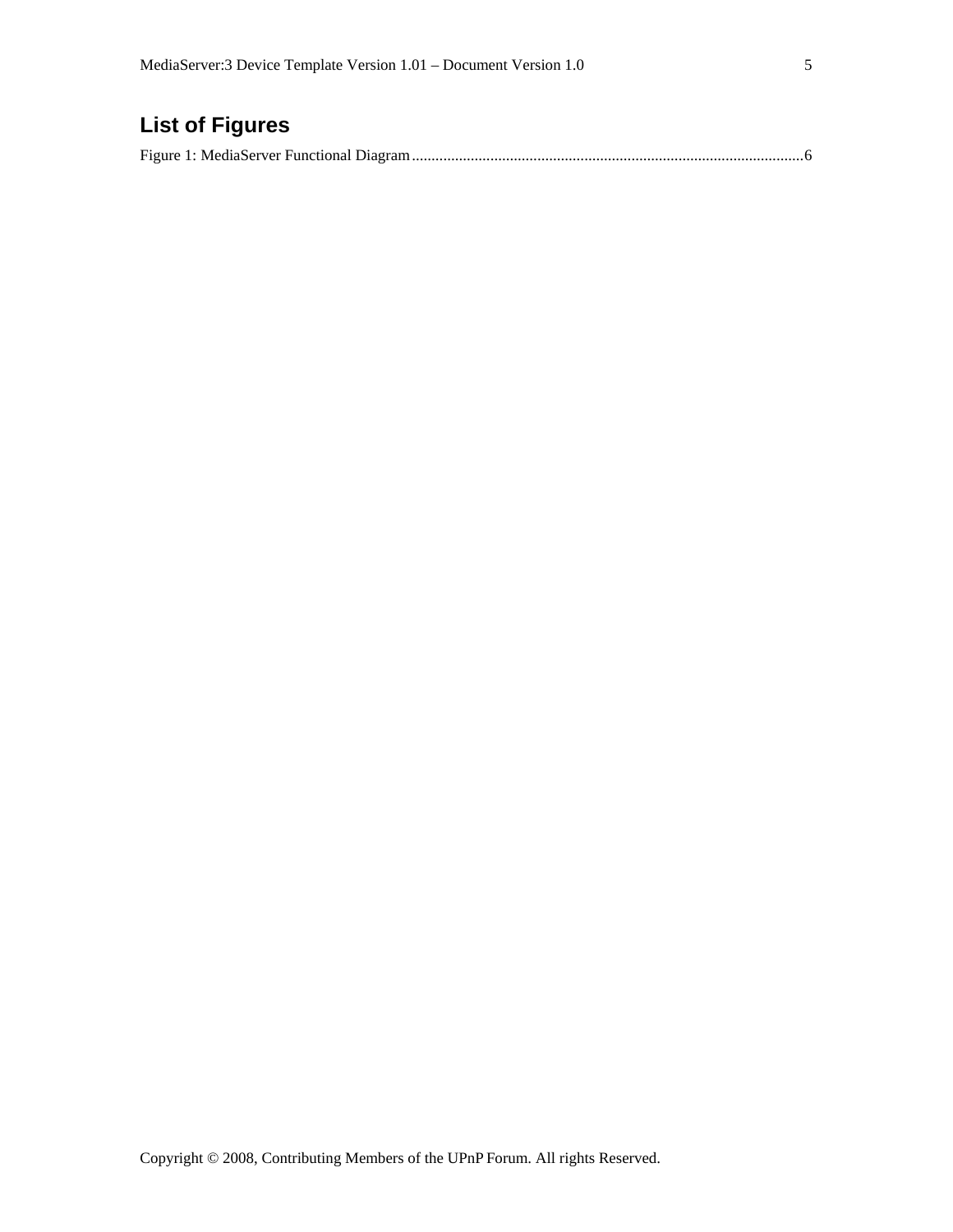# **1 Overview and Scope**

#### **1.1 Introduction**

This device specification is compliant with the  $UPnP^TM$  Device Architecture version 1.0. It defines a device type referred to herein as MediaServer.

The MediaServer specification defines a general-purpose device that can be used to instantiate any Consumer Electronics (CE) device that provides AV content (for example, media) to other UPnP devices on the home network. It is based on the UPnP AV Architecture Framework (described in another document). It exposes its content via the ContentDirectory service (refer to the ContentDirectory service specification for details). The MediaServer MAY also provide functionality to record content using the ScheduledRecording service (refer to the ScheduledRecording service specification). As such, the MediaServer can handle any specific type of media, any data format, and transfer protocol.

Example instances of a MediaServer include traditional devices such as VCRs, CD Players, DVD Players, audio-tape players, still-image cameras, camcorders, radios, TV Tuners, and set-top boxes. Additional examples of a MediaServer also include new digital devices such as MP3 servers, PVRs, and Home MediaServers such as the PC. Although these devices contain diverse (AV) content in one form or another, the MediaServer (via the ContentDirectory service) is able to expose this content to the home network in a uniform and consistent manner. This ability allows the MediaServer to instantiate traditional singlefunction devices as well as more recent multi-function devices such as VCR-DVD players and the general purpose Home MediaServer, which contains a wide variety of content such as MPEG2 video, CD audio, MP3 and/or WMA audio, JPEG images, etc.

The MediaServer specification is very lightweight and can easily be implemented on low-resource devices such as still-image cameras or MP3 players that want to expose their local content to the home network. The MediaServer can also be used for high-end Home MediaServers that contain dozens of Gigabytes of heterogeneous content. Refer to the Theory Of Operation section for some specific examples of the MediaServer.

A full-featured MediaServer device provides clients with the following capabilities:

- Enumerate and query any of the content that the MediaServer can provide to the home network.
- Negotiate a common transfer protocol and data format between the MediaServer and target device.
- Control the flow of the content (for example, FF, REW, etc).
- Copy (import) content to the MediaServer from another device.
- Record content using the ScheduledRecording service.

This device specification does not provide:

The ability to render AV content.



**Figure 1: MediaServer Functional Diagram**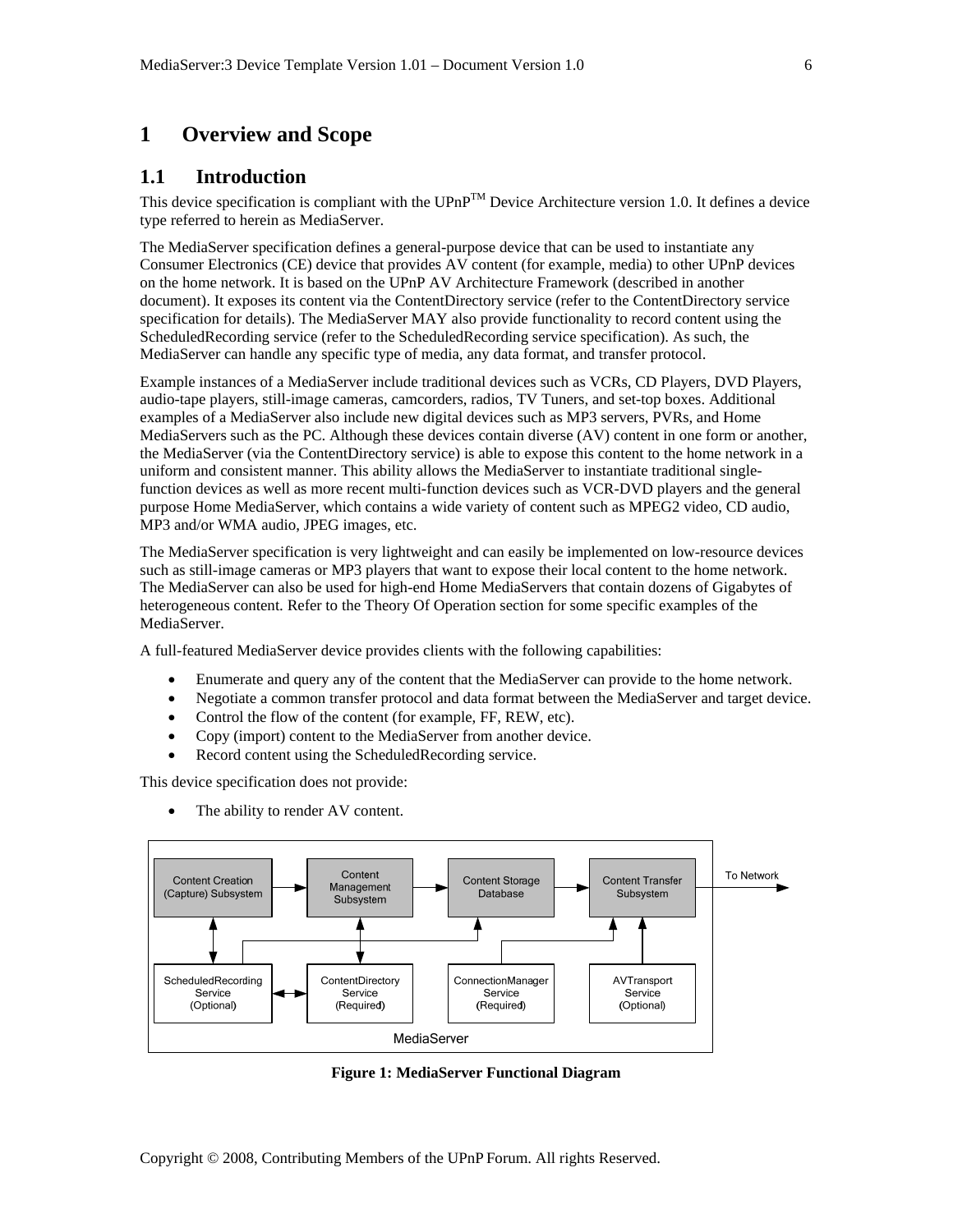The un-shaded blocks represent the UPnP services that are contained by a MediaServer device. The shaded blocks represent various device-specific modules that the UPnP services might interact with. However, the internal architecture of a MediaServer device is vendor specific.

# **1.2 Notation**

• In this document, features are described as Required, Recommended, or Optional as follows:

The keywords "MUST," "MUST NOT," "REQUIRED," "SHALL," "SHALL NOT," "SHOULD," "SHOULD NOT," "RECOMMENDED," "MAY," and "OPTIONAL" in this specification are to be interpreted as described in [RFC 2119].

In addition, the following keywords are used in this specification:

PROHIBITED – The definition or behavior is prohibited by this specification. Opposite of REQUIRED.

CONDITIONALLY REQUIRED – The definition or behavior depends on a condition. If the specified condition is met, then the definition or behavior is REQUIRED, otherwise it is PROHIBITED.

CONDITIONALLY OPTIONAL – The definition or behavior depends on a condition. If the specified condition is met, then the definition or behavior is OPTIONAL, otherwise it is PROHIBITED.

These keywords are thus capitalized when used to unambiguously specify requirements over protocol and application features and behavior that affect the interoperability and security of implementations. When these words are not capitalized, they are meant in their natural-language sense.

- Strings that are to be taken literally are enclosed in "double quotes".
- Words that are emphasized are printed in *italic*.
- Keywords that are defined by the UPnP AV Working Committee are printed using the *forum* character style.
- Keywords that are defined by the UPnP Device Architecture specification are printed using the **arch** character style [DEVICE].
- A double colon delimiter, "::", signifies a hierarchical parent-child (parent::child) relationship between the two objects separated by the double colon. This delimiter is used in multiple contexts, for example: Service::Action(), Action()::Argument, parentProperty::childProperty.

#### **1.2.1 Data Types**

This specification uses data type definitions from two different sources. The UPnP Device Architecture defined data types are used to define state variable and action argument data types [DEVICE]. The XML Schema namespace is used to define property data types [XML SCHEMA-2].

For UPnP Device Architecture defined **boolean** data types, it is strongly RECOMMENDED to use the value "**0**" for false, and the value "**1**" for true. However, when used as input arguments, the values "**false**", "**no**", "**true**", "**yes**" may also be encountered and MUST be accepted. Nevertheless, it is strongly RECOMMENDED that all **boolean** state variables and output arguments be represented as "**0**" and "**1**".

For XML Schema defined Boolean data types, it is strongly RECOMMENDED to use the value "*0*" for false, and the value "*1*" for true. However, when used as input properties, the values "*false*", "*true*" may also be encountered and MUST be accepted. Nevertheless, it is strongly RECOMMENDED that all Boolean properties be represented as "*0*" and "*1*".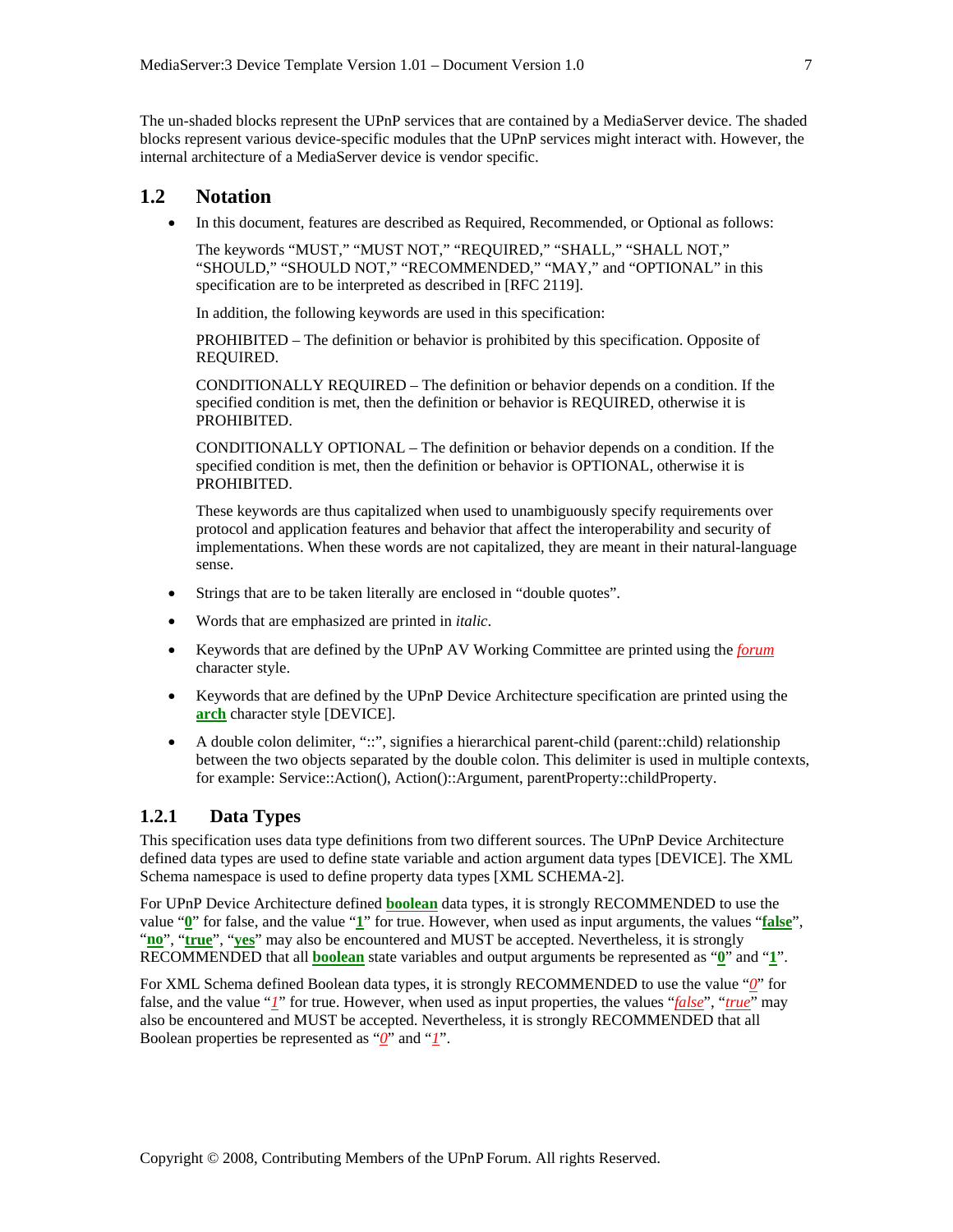#### **1.2.2 Strings Embedded in Other Strings**

Some string variables and arguments described in this document contain substrings that MUST be independently identifiable and extractable for other processing. This requires the definition of appropriate substring delimiters and an escaping mechanism so that these delimiters can also appear as ordinary characters in the string and/or its independent substrings. This document uses embedded strings in two contexts – Comma Separated Value (CSV) lists (see Section 1.3.1, "Comma Separated Value (CSV) Lists") and property values in search criteria strings. Escaping conventions use the backslash character, "\" (character code U+005C), as follows:

- a. Backslash  $(\lq\lq)$  is represented as  $\lq\lq\rq\rq$  in both contexts.
- b. Comma  $(\lq\lq, \lq)$  is
	- 1. represented as "\," in individual substring entries in CSV lists
	- 2. not escaped in search strings
- c. Double quote (""") is
	- 1. not escaped in CSV lists
	- 2. not escaped in search strings when it appears as the start or end delimiter of a property value
	- 3. represented as "\"" in search strings when it appears as a character that is part of the property value

#### **1.2.3 Extended Backus-Naur Form**

Extended Backus-Naur Form is used in this document for a formal syntax description of certain constructs. The usage here is according to the reference [EBNF].

#### **1.2.3.1 Typographic conventions for EBNF**

Non-terminal symbols are unquoted sequences of characters from the set of English upper and lower case letters, the digits "0" through "9", and the hyphen ("-"). Character sequences between 'single quotes' are terminal strings and MUST appear literally in valid strings. Character sequences between (\*comment delimiters\*) are English language definitions or supplementary explanations of their associated symbols. White space in the EBNF is used to separate elements of the EBNF, not to represent white space in valid strings. White space usage in valid strings is described explicitly in the EBNF. Finally, the EBNF uses the following operators:

| <b>Operator</b> | <b>Semantics</b>                                                                                                                                           |  |
|-----------------|------------------------------------------------------------------------------------------------------------------------------------------------------------|--|
| $: : =$         | <b>definition</b> – the non-terminal symbol on the left is defined by one or more alternative<br>sequences of terminals and/or non-terminals to its right. |  |
|                 | <b>alternative separator</b> – separates sequences on the right that are independently allowed<br>definitions for the non-terminal on the left.            |  |
| $\star$         | null repetition – means the expression to its left MAY occur zero or more times.                                                                           |  |
| $\ddot{}$       | non-null repetition – means the expression to its left MUST occur at least once and<br>MAY occur more times.                                               |  |
|                 | <b>optional</b> – the expression between the brackets is optional.                                                                                         |  |
|                 | <b>grouping</b> – groups the expressions between the parentheses.                                                                                          |  |
|                 | <b>character range</b> – represents all characters between the left and right character operands<br>inclusively.                                           |  |

**Table 1-1: EBNF Operators**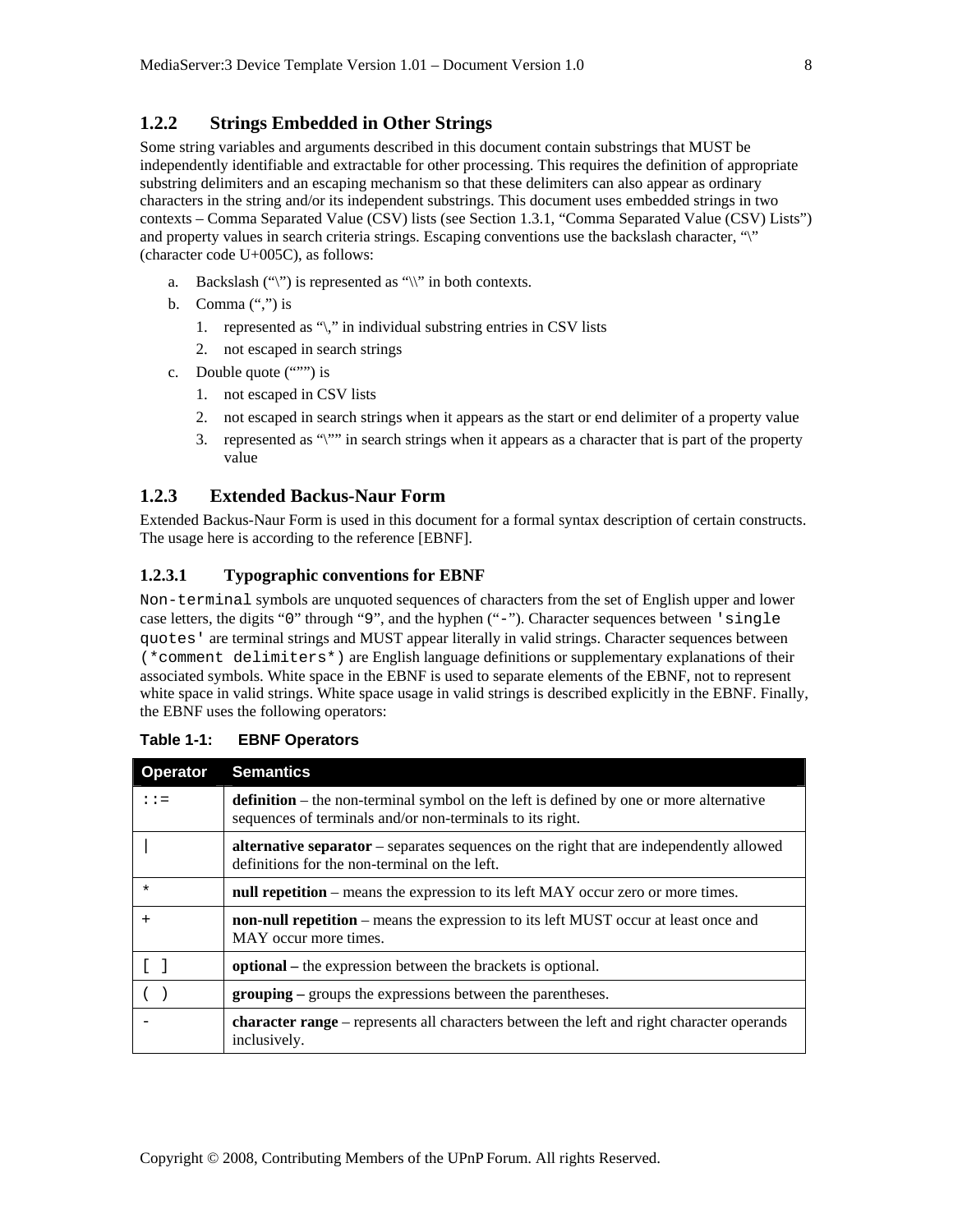# **1.3 Derived Data Types**

This section defines a derived data type that is represented as a string data type with special syntax. This specification uses string data type definitions that originate from two different sources. The UPnP Device Architecture defined **string** data type is used to define state variable and action argument **string** data types. The XML Schema namespace is used to define property xsd:string data types. The following definition applies to both string data types.

#### **1.3.1 Comma Separated Value (CSV) Lists**

The UPnP AV services use state variables, action arguments and properties that represent lists – or onedimensional arrays – of values. The UPnP Device Architecture, Version 1.0 [DEVICE], does not provide for either an array type or a list type, so a list type is defined here. Lists MAY either be homogeneous (all values are the same type) or heterogeneous (values of different types are allowed). Lists MAY also consist of repeated occurrences of homogeneous or heterogeneous subsequences, all of which have the same syntax and semantics (same number of values, same value types and in the same order). The data type of a homogeneous list is **string** or xsd: string and denoted by CSV  $(x)$ , where x is the type of the individual values. The data type of a heterogeneous list is also **string** or xsd:string and denoted by CSV (*x, y, z*), where  $x$ ,  $y$  and  $z$  are the types of the individual values. If the number of values in the heterogeneous list is too large to show each type individually, that variable type is represented as CSV (*heterogeneous*), and the variable description includes additional information as to the expected sequence of values appearing in the list and their corresponding types. The data type of a repeated subsequence list is **string** or xsd:string and denoted by CSV  $({x, y, z})$ , where *x*, *y* and *z* are the types of the individual values in the subsequence and the subsequence MAY be repeated zero or more times.

- A list is represented as a **string** type (for state variables and action arguments) or xsd:string type (for properties).
- Commas separate values within a list.
- Integer values are represented in CSVs with the same syntax as the integer data type specified in [DEVICE] (that is: optional leading sign, optional leading zeroes, numeric US-ASCII)
- Boolean values are represented in state variable and action argument CSVs as either "**0**" for false or "**1**" for true. These values are a subset of the defined **boolean** data type values specified in [DEVICE]: **0**, **false**, **no**, **1**, **true**, **yes**.
- Boolean values are represented in property CSVs as either "*0*" for false or "*1*" for true. These values are a subset of the defined Boolean data type values specified in [XML SCHEMA-2]: 0, false, 1, true.
- Escaping conventions for the comma and backslash characters are defined in Section 1.2.2, "Strings Embedded in Other Strings".
- White space before, after, or interior to any numeric data type is not allowed.
- White space before, after, or interior to any other data type is part of the value.

| <b>Type refinement</b><br>of string                       | Value                     | <b>Comments</b>                      |
|-----------------------------------------------------------|---------------------------|--------------------------------------|
| CSV (string) or<br>$\text{CSV (xsd:string)}$              | "+artist.-date"           | List of 2 property sort<br>criteria. |
| $\frac{CSV}{\text{int}}$ or<br>$\text{CSV (xsd:integer)}$ | $^{\circ}1, -5,006,0,+7"$ | List of 5 integers.                  |
| CSV (boolean) or<br>CSV (xsd:Boolean)                     | "0,1,1,0"                 | List of 4 booleans                   |

#### **Table 1-2: CSV Examples**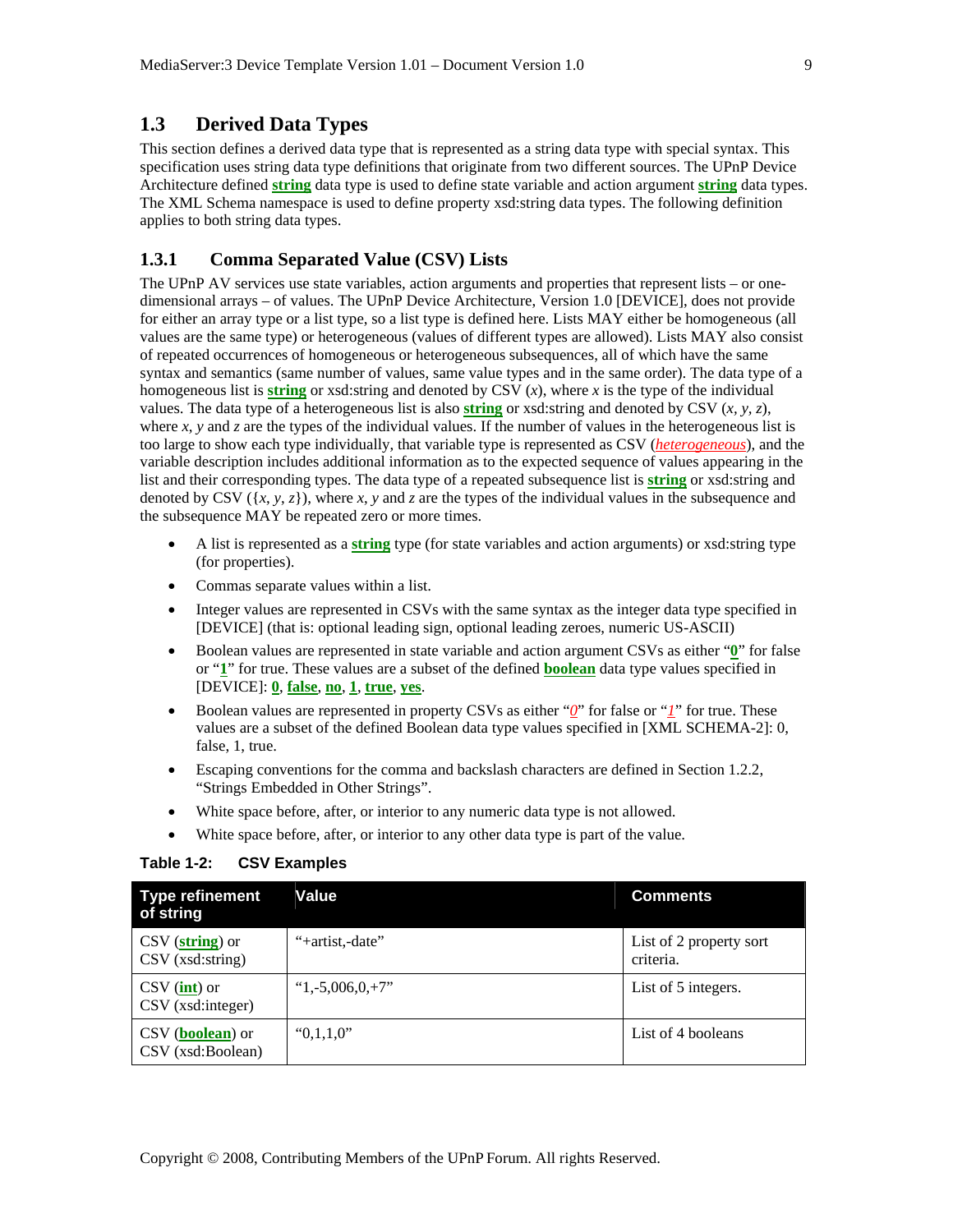| <b>Type refinement</b><br>of string                                                                                                                 | Value                                                 | <b>Comments</b>                                                                                                                                                                                                                                                                                |
|-----------------------------------------------------------------------------------------------------------------------------------------------------|-------------------------------------------------------|------------------------------------------------------------------------------------------------------------------------------------------------------------------------------------------------------------------------------------------------------------------------------------------------|
| $\text{CSV}(\textbf{string})$ or<br>CSV (xsd:string)                                                                                                | "Smith\, Fred, Jones\, Davey"                         | List of 2 names,<br>"Smith, Fred" and<br>"Jones, Davey"                                                                                                                                                                                                                                        |
| $\text{CSV}(\underline{\mathbf{i4}}, \underline{\text{string}}, \underline{\mathbf{ui2}})$<br>or CSV (xsd:int,<br>xsd:string,<br>xsd:unsignedShort) | string with leading blanks, 0"<br>"-29837.            | Note that the second value<br>is "string with leading<br>blanks"                                                                                                                                                                                                                               |
| $\text{CSV}(\underline{\mathbf{i4}})$ or<br>$\text{CSV (xsd:int)}$                                                                                  | "3,4"                                                 | Illegal CSV. White space<br>is not allowed as part of<br>an integer value.                                                                                                                                                                                                                     |
| $\text{CSV}(\textbf{string})$ or<br>$\text{CSV (xsd:string)}$                                                                                       | $66 - 99$<br>,,                                       | List of 3 empty string<br>values                                                                                                                                                                                                                                                               |
| CSV (heterogeneous)                                                                                                                                 | "Alice, Marketing, 5, Sue, R&D, 21, Dave, Finance, 7" | List of unspecified<br>number of people and<br>associated attributes. Each<br>person is described by 3<br>elements: a name string,<br>a department string and<br>years-of-service <b>ui2</b> or a<br>name xsd:string, a<br>department xsd:string and<br>years-of-service<br>xsd:unsignedShort. |

# **1.4 Management of XML Namespaces in Standardized DCPs**

UPnP specifications make extensive use of XML namespaces. This allows separate DCPs, and even separate components of an individual DCP, to be designed independently and still avoid name collisions when they share XML documents. Every name in an XML document belongs to exactly one namespace. In documents, XML names appear in one of two forms: qualified or unqualified. An unqualified name (or nocolon-name) contains no colon (":") characters. An unqualified name belongs to the document's default namespace. A qualified name is two no-colon-names separated by one colon character. The no-colon-name before the colon is the qualified name's namespace prefix, the no-colon-name after the colon is the qualified name's "local" name (meaning local to the namespace identified by the namespace prefix). Similarly, the unqualified name is a local name in the default namespace.

The formal name of a namespace is a URI. The namespace prefix used in an XML document is *not* the name of the namespace. The namespace name is, or should be, globally unique. It has a single definition that is accessible to anyone who uses the namespace. It has the same meaning anywhere that it is used, both inside and outside XML documents. The namespace prefix, however, in formal XML usage, is defined only in an XML document. It must be locally unique to the document. Any valid XML no-colon-name may be used. And, in formal XML usage, no two XML documents are ever required to use the same namespace prefix to refer to the same namespace. The creation and use of the namespace prefix was standardized by the W3C XML Committee in [XML-NMSP] strictly as a convenient local shorthand replacement for the full URI name of a namespace in individual documents.

All AV object properties are represented in XML by element and attribute names, therefore, all property names belong to an XML namespace.

For the same reason that namespace prefixes are convenient in XML documents, it is convenient in specification text to refer to namespaces using a namespace prefix. Therefore, this specification declares a "standard" prefix for all XML namespaces used herein. In addition, this specification expands the scope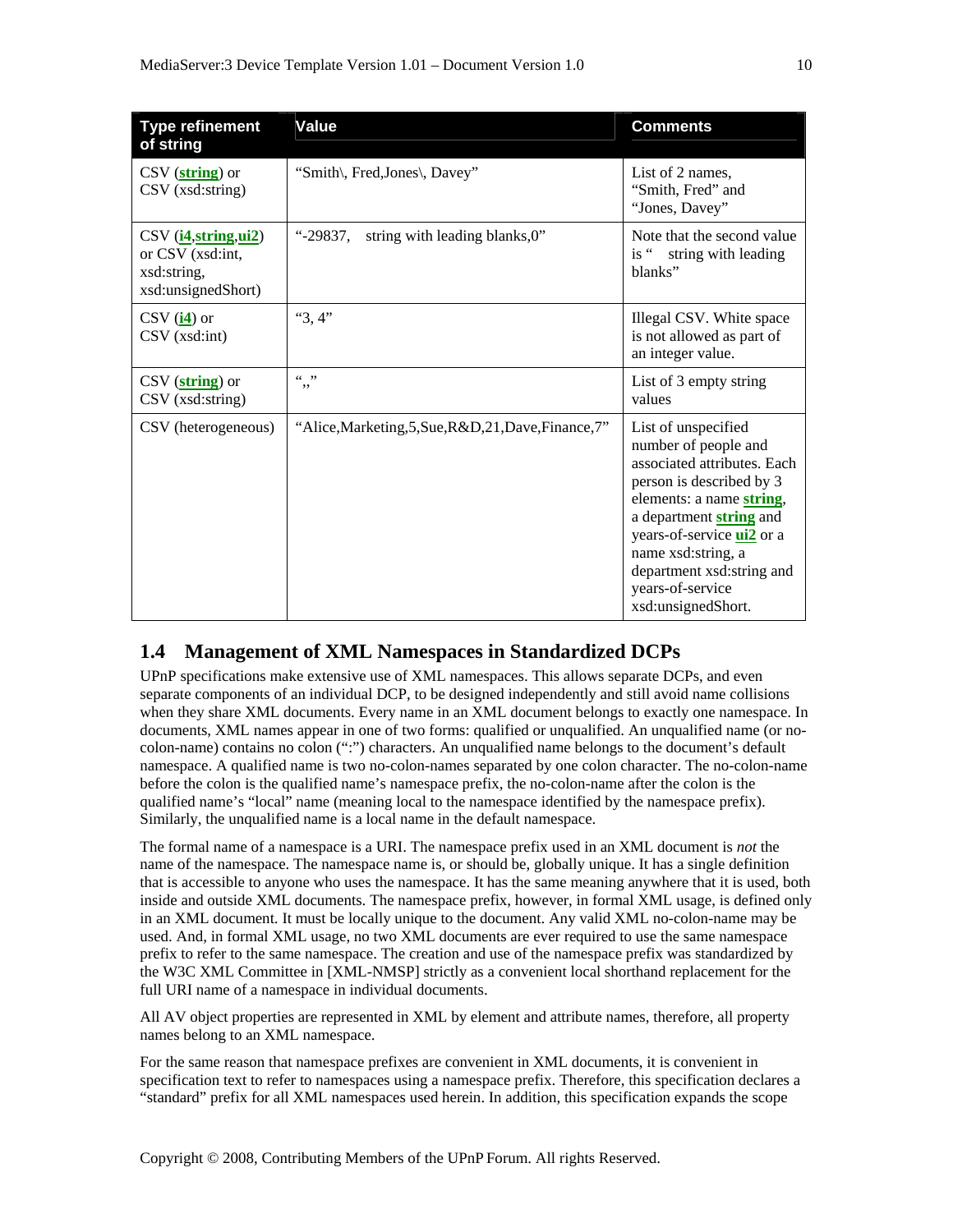where these prefixes have meaning, beyond a single XML document, to all of its text, XML examples, and certain string-valued properties. This expansion of scope *does not* supercede XML rules for usage in documents, it only augments and complements them in important contexts that are out-of-scope for the XML specifications. For example, action arguments which refer to CDS properties, such as the *SearchCriteria* argument of the *Search()* action or the *Filter* argument of the *Browse()* action, MUST use the predefined namespace prefixes when referring to CDS properties ("upnp:", "dc:", etc).

All of the namespaces used in this specification are listed in the Tables "Namespace Definitions" and "Schema-related Information". For each such namespace, Table 1-3, "Namespace Definitions" gives a brief description of it, its name (a URI) and its defined "standard" prefix name. Some namespaces included in these tables are not directly used or referenced in this document. They are included for completeness to accommodate those situations where this specification is used in conjunction with other UPnP specifications to construct a complete system of devices and services. For example, since the Scheduled Recording Service depends on and refers to the Content Directory Service, the predefined "srs:" namespace prefix is included. The individual specifications in such collections all use the same standard prefix. The standard prefixes are also used in Table 1-4, "Schema-related Information", to cross-reference additional namespace information. This second table includes each namespace's valid XML document root element(s) (if any), its schema file name, versioning information (to be discussed in more detail below), and a link to the entry in Section 1.4.3 "Namespace Usage Examples" for its associated schema.

The normative definitions for these namespaces are the documents referenced in Table 1-3. The schemas are designed to support these definitions for both human understanding and as test tools. However, limitations of the XML Schema language itself make it difficult for the UPnP-defined schemas to accurately represent all details of the namespace definitions. As a result, the schemas will validate many XML documents that are not valid according to the specifications.

The Working Committee expects to continue refining these schemas after specification release to reduce the number of documents that are validated by the schemas while violating the specifications, but the schemas will still be informative, supporting documents. Some schemas might become normative in future versions of the specifications.

| <b>Standard</b><br>Name-<br>space |                                                  |                                                                    | <b>Normative Definition</b><br><b>Document</b> |
|-----------------------------------|--------------------------------------------------|--------------------------------------------------------------------|------------------------------------------------|
| Prefix                            | <b>Namespace Name</b>                            | <b>Namespace Description</b>                                       | Reference                                      |
|                                   |                                                  | AV Working Committee defined namespaces                            |                                                |
| av                                | urn:schemas-upnp-org:av:av                       | Common data types for use in AV<br>schemas                         | [AV-XSD]                                       |
| avs                               | urn:schemas-upnp-org:av:avs                      | Common structures for use in AV schemas                            | $[AVS-XSD]$                                    |
| avdt                              | urn:schemas-upnp-org:av:avdt                     | Datastructure Template                                             | [AVDT]                                         |
| avt-event                         | urn:schemas-upnp-org:metadata-1-0/AVT/           | Evented <i>LastChange</i> state variable for<br>AVTransport        | [AVT]                                          |
| cds-event                         | urn:schemas-upnp-org:av:cds-event                | Evented <i>LastChange</i> state variable for<br>ContentDirectory   | [CDS]                                          |
| didl-lite                         | urn:schemas-upnp-org:metadata-1-0/DIDL-<br>Lite/ | Structure and metadata for<br>ContentDirectory                     | [CDS]                                          |
| rcs-event                         | urn:schemas-upnp-org:metadata-1-0/RCS/           | Evented <i>LastChange</i> state variable for<br>RenderingControl   | [RCS]                                          |
| <b>SrS</b>                        | urn:schemas-upnp-org:av:srs                      | Metadata and structure for<br>ScheduledRecording                   | [SRS]                                          |
| srs-event                         | urn:schemas-upnp-org:av:srs-event                | Evented <i>LastChange</i> state variable for<br>ScheduledRecording | [SRS]                                          |
| upnp                              | urn:schemas-upnp-org:metadata-1-0/upnp/          | Metadata for ContentDirectory                                      | [CDS]                                          |

#### **Table 1-3: Namespace Definitions**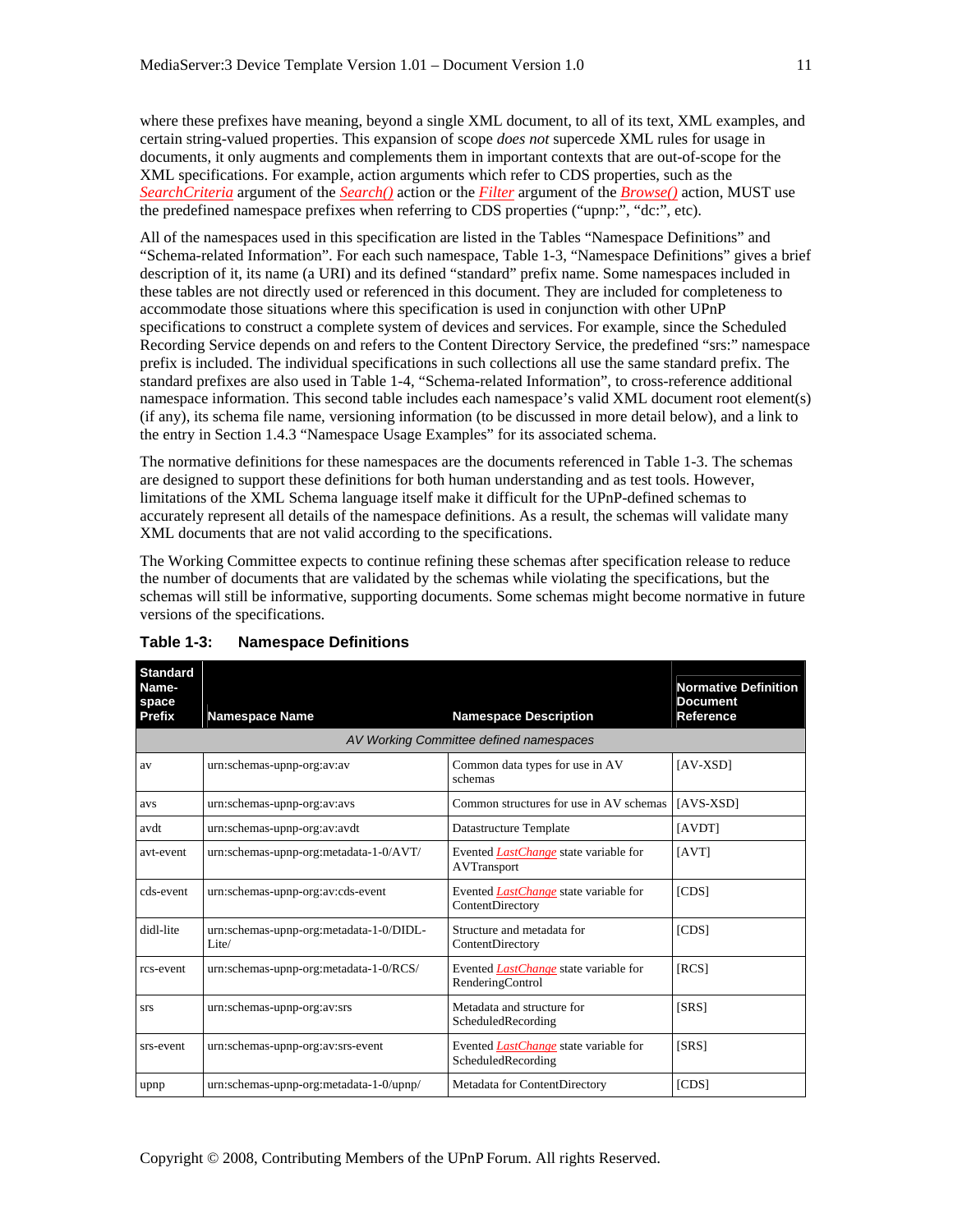| <b>Standard</b><br>Name-<br>space<br><b>Prefix</b> | <b>Namespace Name</b>                         | <b>Namespace Description</b>         | <b>Normative Definition</b><br><b>Document</b><br>Reference |
|----------------------------------------------------|-----------------------------------------------|--------------------------------------|-------------------------------------------------------------|
|                                                    |                                               | <b>Externally defined namespaces</b> |                                                             |
| dc                                                 | http://purl.org/dc/elements/1.1/              | Dublin Core                          | [DC-TERMS]                                                  |
| xsd                                                | http://www.w3.org/2001/XMLSchema              | XML Schema Language 1.0              | [XML SCHEMA-1]<br><b>[XML SCHEMA-2]</b>                     |
| xsi                                                | http://www.w3.org/2001/XMLSchema-<br>instance | XML Schema Instance Document schema  | Sections 2.6 $& 3.2.7$ of<br><b>[XML SCHEMA-1]</b>          |
| xml                                                | http://www.w3.org/XML/1998/namespace          | The "xml:" Namespace                 | [XML-NS]                                                    |

#### **Table 1-4: Schema-related Information**

| <b>Standard</b><br>Name-<br>space | <b>Relative URI and</b><br>File Name <sup>1</sup>                                                        |                                                                                                                 |                         |
|-----------------------------------|----------------------------------------------------------------------------------------------------------|-----------------------------------------------------------------------------------------------------------------|-------------------------|
| Prefix                            | · Form 1, Form 2, Form3                                                                                  | <b>Valid Root Element(s)</b>                                                                                    | <b>Schema Reference</b> |
|                                   |                                                                                                          | AV Working Committee Defined Namespaces                                                                         |                         |
| av                                | av-vn-yyyymmdd.xsd<br>$av-vn.xsd$<br>av.xsd<br>$\bullet$                                                 | n/a                                                                                                             | $[AV-XSD]$              |
| avs                               | avs-vn-yyyymmdd.xsd<br>$\bullet$<br>avs-vn.xsd<br>$\bullet$<br>avs.xsd<br>$\bullet$                      | <capabilities><br/><features><br/><statevariablevaluepairs></statevariablevaluepairs></features></capabilities> | $[AVS-XSD]$             |
| avdt                              | avdt-vn-yyyymmdd.xsd<br>$\bullet$<br>avdt-vn.xsd<br>$\bullet$<br>avdt.xsd<br>$\bullet$                   | $<$ AVDT>                                                                                                       | [AVDT]                  |
| avt-event                         | avt-event-vn-yyyymmdd.xsd<br>$\bullet$<br>avt-event-vn.xsd<br>$\bullet$<br>avt-event.xsd<br>$\bullet$    | <event></event>                                                                                                 | [AVT-EVENT-XSD]         |
| cds-event                         | cds-event-vn-yyyymmdd.xsd<br>$\bullet$<br>cds-event-vn.xsd<br>$\bullet$<br>cds-event.xsd<br>$\bullet$    | <stateevent></stateevent>                                                                                       | [CDS-EVENT-XSD]         |
| didl-lite                         | didl-lite-vn-yyyymmdd.xsd<br>$\bullet$<br>$did$ -lite-vn.xsd<br>$\bullet$<br>didl-lite.xsd<br>$\bullet$  | <didl-lite></didl-lite>                                                                                         | [DIDL-LITE-XSD]         |
| rcs-event                         | rcs-event-vn-yyyymmdd.xsd<br>$\bullet$<br>rcs-event-vn.xsd<br>$\bullet$<br>rcs-event.xsd<br>٠            | <event></event>                                                                                                 | [RCS-EVENT-XSD]         |
| STS:                              | srs-vn-yyyymmdd.xsd<br>$\bullet$<br>$srs-vn.xsd$<br>$\bullet$<br>srs.xsd<br>$\bullet$                    | <srs></srs>                                                                                                     | [SRS-XSD]               |
| srs-event                         | srs-event-vn-yyyymmdd.xsd<br>$\bullet$<br>$srs$ -event-vn.xsd<br>$\bullet$<br>srs-event.xsd<br>$\bullet$ | <stateevent></stateevent>                                                                                       | [SRS-EVENT-XSD]         |
| upnp                              | upnp-vn-yyyymmdd.xsd<br>$\bullet$<br>$upnp-vn.xsd$<br>$\bullet$<br>upnp.xsd<br>$\bullet$                 | n/a                                                                                                             | [UPNP-XSD]              |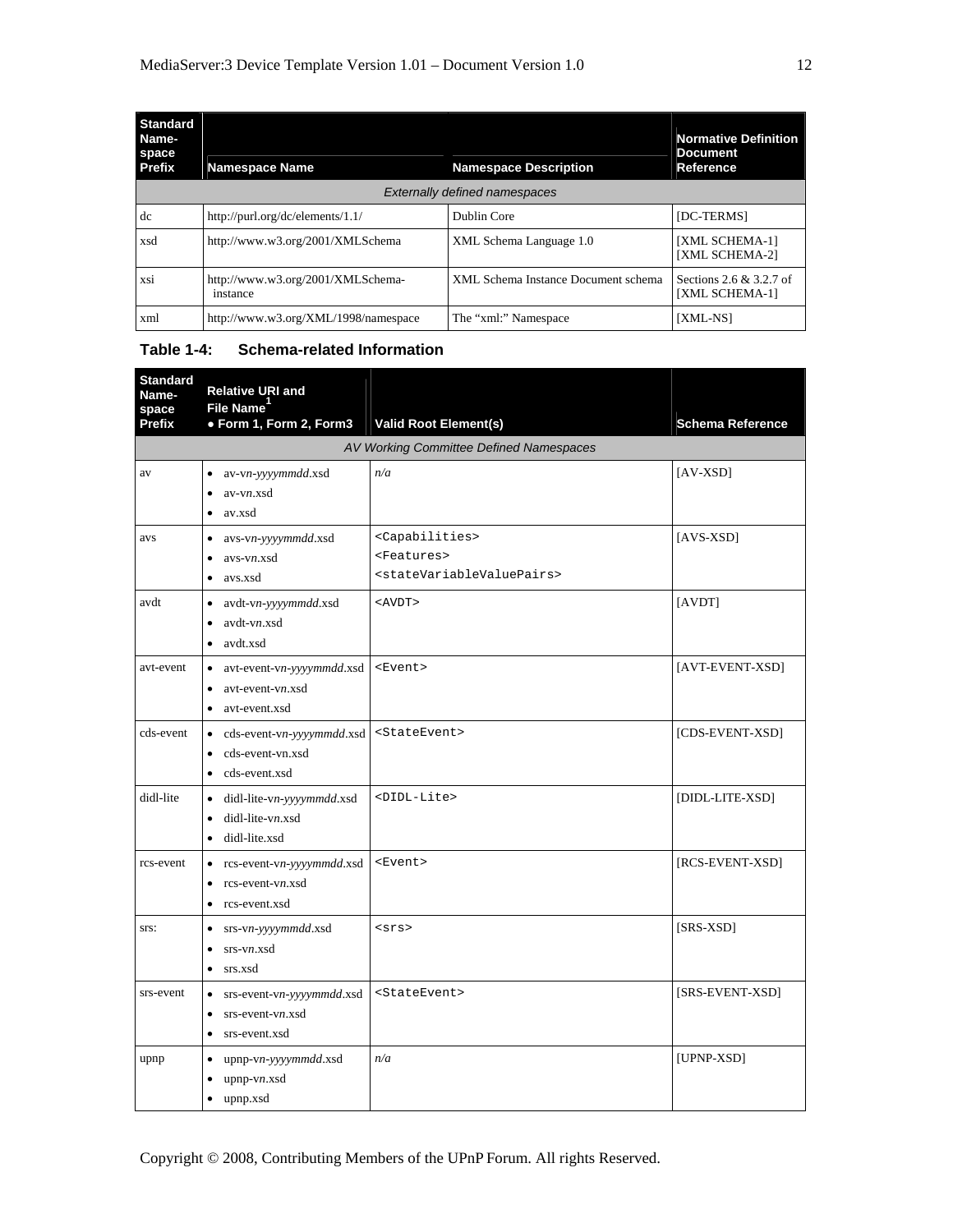| <b>Standard</b><br><b>Relative URI and</b><br>Name-<br><b>File Name</b><br>space |                                                                       |                                      |                         |
|----------------------------------------------------------------------------------|-----------------------------------------------------------------------|--------------------------------------|-------------------------|
| <b>Prefix</b>                                                                    | • Form 1, Form 2, Form3                                               | <b>Valid Root Element(s)</b>         | <b>Schema Reference</b> |
|                                                                                  |                                                                       | <b>Externally Defined Namespaces</b> |                         |
| dc                                                                               | Absolute URL: http://dublincore.org/schemas/xmls/simpledc20021212.xsd |                                      | [DC-XSD]                |
| xsd                                                                              | n/a                                                                   | <schema></schema>                    | [XMLSCHEMA-XSD]         |
| <b>XSI</b>                                                                       | n/a                                                                   |                                      | n/a                     |
| xml                                                                              | n/a                                                                   |                                      | [XML-XSD]               |
|                                                                                  |                                                                       |                                      |                         |

<sup>1</sup>Absolute URIs are generated by prefixing the relative URIs with " $\frac{http://www.upnp.org/schemes/av/"}{http://www.upnp.org/schemes/av/"}.$ 

# **1.4.1 Namespace Prefix Requirements**

There are many occurrences in this specification of string data types that contain XML names (property names). These XML names in strings will not be processed under namespace-aware conditions. Therefore, all occurrences in instance documents of XML names in strings MUST use the standard namespace prefixes as declared in Table 1-3. In order to properly process the XML documents described herein, control points and devices MUST use namespace-aware XML processors [XML-NMSP] for both reading and writing. As allowed by [XML-NMSP], the namespace prefixes used in an instance document are at the sole discretion of the document creator. Therefore, the declared prefix for a namespace in a document MAY be different from the standard prefix. All devices MUST be able to correctly process any valid XML instance document, even when it uses a non-standard prefix for ordinary XML names. However, it is strongly RECOMMENDED that all devices use these standard prefixes for all instance documents to avoid confusion on the part of both human and machine readers. These standard prefixes are used in all descriptive text and all XML examples in this and related UPnP specifications. Also, each individual specification may assume a default namespace for its descriptive text. In that case, names from that namespace may appear with no prefix.

The assumed default namespace, if any, for each UPnP AV specification is given in Table 1-5, "Default Namespaces for the AV Specifications".

Note: all UPnP AV schemas declare attributes to be "unqualified", so namespace prefixes are never used with AV Working Committee defined attribute names.

| <b>AV Specification Name</b> | <b>Default Namespace Prefix</b> |
|------------------------------|---------------------------------|
| AVTransport                  | avt-event                       |
| ConnectionManager            | n/a                             |
| ContentDirectory             | didl-lite                       |
| MediaRenderer                | n/a                             |
| MediaServer                  | n/a                             |
| RenderingControl             | rcs-event                       |
| ScheduledRecording           | <b>STS</b>                      |

**Table 1-5: Default Namespaces for the AV Specifications** 

## **1.4.2 Namespace Names, Namespace Versioning and Schema Versioning**

The UPnP AV service specifications define several data structures (such as state variables and action arguments) whose format is an XML instance document that must comply with one or more specific XML namespaces. Each namespace is uniquely identified by an assigned namespace name. The namespaces that are defined by the AV Working Committee MUST be named by a URN. See Table 1-3, "Namespace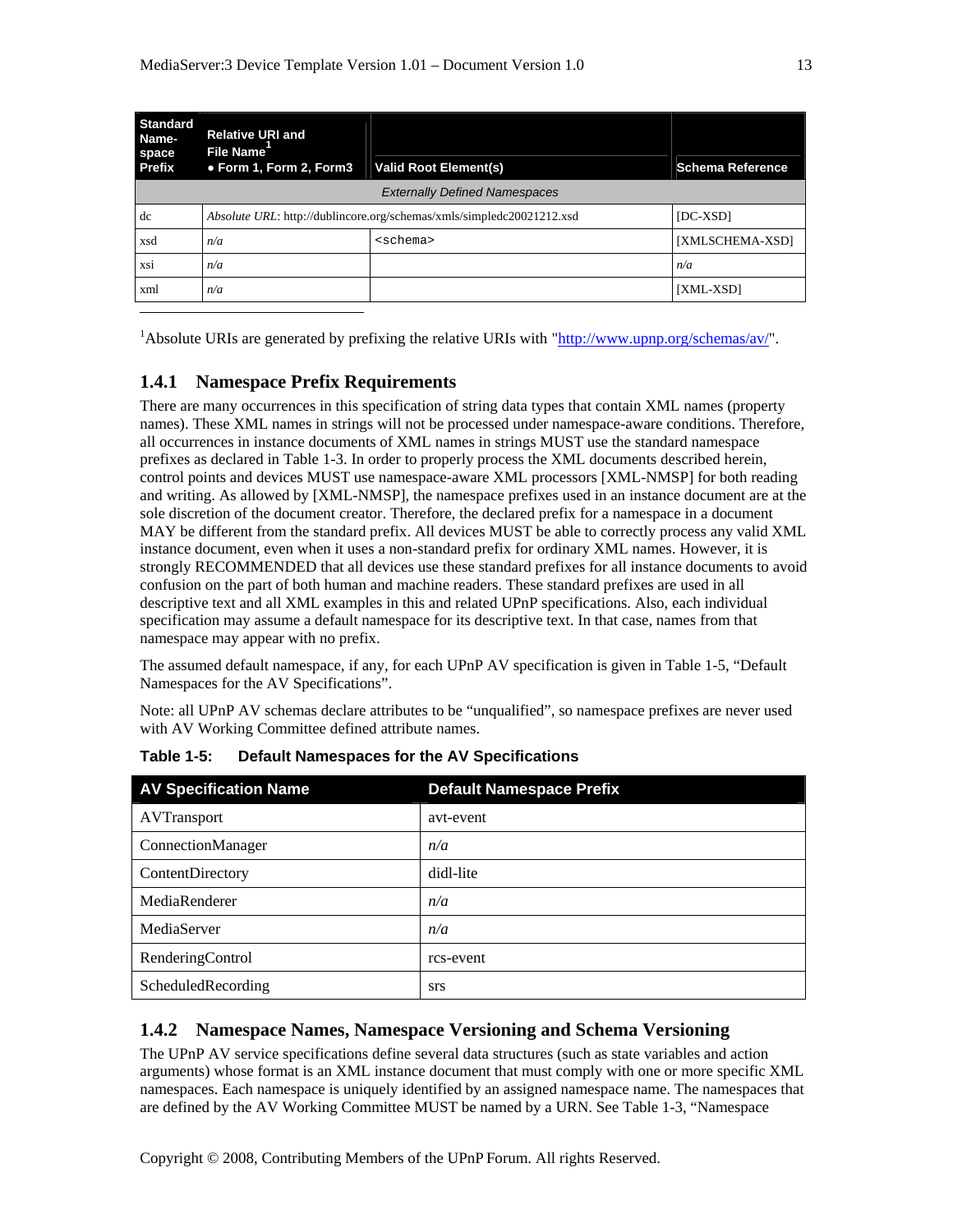Definitions" for a current list of namespace names. Additionally, each namespace corresponds to an XML schema document that provides a machine-readable representation of the associated namespace to enable automated validation of the XML (state variable or action parameter) instance documents.

Within an XML schema and XML instance document, the name of each corresponding namespace appears as the value of an xmlns attribute within the root element. Each xmlns attribute also includes a namespace prefix that is associated with that namespace in order to disambiguate (a.k.a. qualify) element and attribute names that are defined within different namespaces. The schemas that correspond to the listed namespaces are identified by URI values that are listed in the schemaLocation attribute also within the root element. (See Section 1.4.3 "Namespace Usage Examples")

In order to enable both forward and backward compatibility, namespace names are permanently assigned and MUST NOT change even when a new version of a specification changes the definition of a namespace. However, all changes to a namespace definition MUST be backward-compatible. In other words, the updated definition of a namespace MUST NOT invalidate any XML documents that comply with an earlier definition of that same namespace. This means, for example, that a namespace MUST NOT be changed so that a new element or attribute is required. Although namespace names MUST NOT change, namespaces still have version numbers that reflect a specific set of definitional changes. Each time the definition of a namespace is changed, the namespace's version number is incremented by one.

Each time a new namespace version is created, a new XML schema document (.xsd) is created and published so that the new namespace definition is represented in a machine-readable form. Since a XML schema document is just a representation of a namespace definition, translation errors can occur. Therefore, it is sometime necessary to re-release a published schema in order to correct typos or other namespace representation errors. In order to easily identify the potential multiplicity of schema releases for the same namespace, the URI of each released schema MUST conform to the following format (called Form 1):

```
Form 1: "http://www.upnp.org/schemas/av/" schema-root-name "-v" ver "-" yyyymmdd
```
where

- *schema-root-name* is the name of the root element of the namespace that this schema represents.
- *ver* corresponds to the version number of the namespace that is represented by the schema.
- *yyyymmdd* is the year, month and day (in the Gregorian calendar) that this schema was released.

Table 1-4, "Schema-related Information" identifies the URI formats for each of the namespaces that are currently defined by the UPnP AV Working Committee.

As an example, the original schema URI for the "rcs-event" namespace (that was released with the original publication of the UPnP AV service specifications in the year 2002) was

"http://www.upnp.org/schemas/av/rcs-event-v1-20020625.xsd". When the UPnP AV service specifications were subsequently updated in the year 2006, the URI for the updated version of the "rcs-event" namespace was "http://www.upnp.org/schemas/av/rcs-event-v2-20060531.xsd". However, in 2006, the schema URI for the newly created "srs-event" namespace was "http://www.upnp.org/schemas/av/srs-event-v1-20060531.xsd". Note the version field for the "srs-event" schema is "v1" since it was first version of that namespace whereas the version field for the "rcs-event" schema is "v2" since it was the second version of that namespace.

In addition to the dated schema URIs that are associated with each namespace, each namepace also has a set of undated schema URIs. These undated schema URIs have two distinct formats with slightly different meanings:

Form 2: "http://www.upnp.org/schemas/av/" *schema-root-name* "-v" *ver* 

where *ver* is described above.

Form 3: "http://www.upnp.org/schemas/av/" *schema-root-name*

Form 2 of the undated schema URI is always linked to the most recent release of the schema that represents the version of the namespace indicated by *ver*. For example, the undated URI "…/av/rcs-event-v2.xsd" is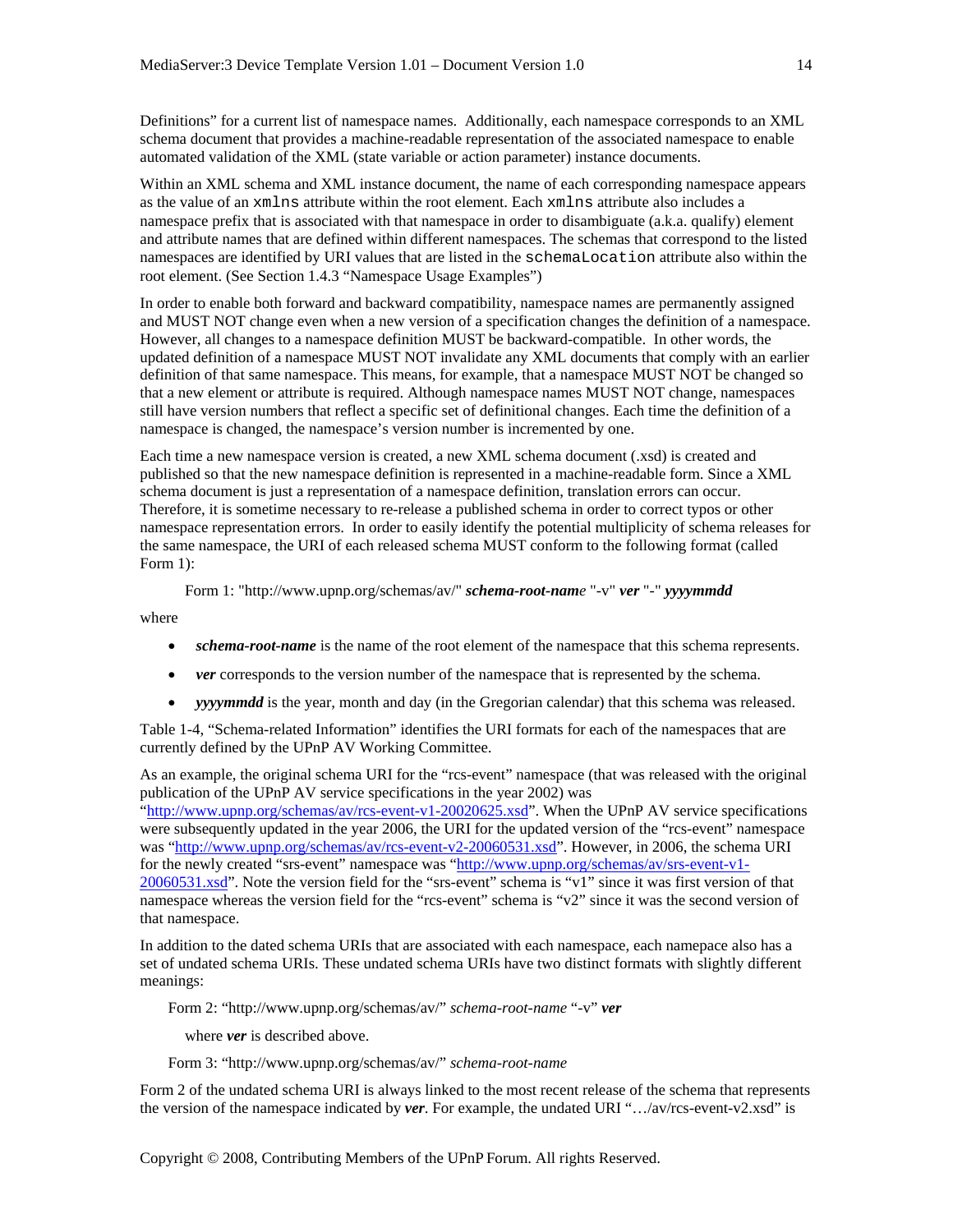linked to the most recent schema release of version 2 of the "rcs-event" namespace. Therefore, on May 31, 2006 (20060531), the undated schema URI was linked to the schema that is otherwise known as "…/av/rcsevent-v2-20060531.xsd". Furthermore, if the schema for version 2 of the "rcs-event" namespace was ever re-released, for example to fix a typo in the 20060531 schema, then the same undated schema URI ("…/av/rcs-event-v2.xsd") would automatically be updated to link to the updated version 2 schema for the "rcs-event" namespace.

Form 3 of the undated schema URI is always linked to the most recent release of the schema that represents the highest version of the namespace that has been published. For example, on June 25, 2002 (20020625), the undated schema URI "…/av/rcs-event.xsd" was linked to the schema that is otherwise known as "…/av/rcs-event-v1-20020625.xsd". However, on May 31, 2006 (20060531), that same undated schema URI was linked to the schema that is otherwise known as "…/av/rcs-event-v2-20060531.xsd".

When referencing a schema URI within an XML instance document or a referencing XML schema document, the following usage rules apply:

- All instance documents, whether generated by a service or a control point, MUST use Form 3.
- All UPnP AV published schemas that reference other UPnP AV schemas MUST also use Form 3.

Within an XML instance document, the definition for the schemaLocation attribute comes from the XML Schema namespace "http://www.w3.org/2002/XMLSchema-instance". A single occurrence of the attribute can declare the location of one or more schemas. The schemaLocation attribute value consists of a whitespace separated list of values that is interpreted as a namespace name followed by its schema location URL. This pair-sequence is repeated as necessary for the schemas that need to be located for this instance document.

In addition to the schema URI naming and usage rules described above, each released schema MUST contain a version attribute in the <schema> root element. Its value MUST correspond to the format:

*ver* "*-*" *yyyymmdd* where *ver* and *yyyymmdd* are described above.

The version attribute provides self-identification of the namespace version and release date of the schema itself. For example, within the original schema released for the "rcs-event" namespace (…/rcsevent-v2-20020625.xsd), the <schema> root element contains the following attribute: version="2- 20020625".

## **1.4.3 Namespace Usage Examples**

The schemaLocation attribute for XML instance documents comes from the XML Schema instance namespace "http:://www.w3.org/2002/XMLSchema-instance". A single occurrence of the attribute can declare the location of one or more schemas. The schemaLocation attribute value consists of a whitespace separated list of values: namespace name followed by its schema location URL. This pairsequence is repeated as necessary for the schemas that need to be located for this instance document.

#### **Example 1:**

Sample *DIDL-Lite XML Instance Document*. Note that the references to the UPnP AV schemas do not contain any version or release date information. In other words, the references follow Form 3 from above. Consequently, this example is valid for all releases of the UPnP AV service specifications.

```
<?xml version="1.0" encoding="UTF-8"?> 
<DIDL-Lite 
 xmlns:dc="http://purl.org/dc/elements/1.1/" 
 xmlns="urn:schemas-upnp-org:metadata-1-0/DIDL-Lite/" 
 xmlns:upnp="urn:schemas-upnp-org:metadata-1-0/upnp/" 
  xmlns:xsi="http://www.w3.org/2001/XMLSchema-instance" 
 xsi:schemaLocation=" 
    urn:schemas-upnp-org:metadata-1-0/DIDL-Lite/ 
    http://www.upnp.org/schemas/av/didl-lite.xsd 
    urn:schemas-upnp-org:metadata-1-0/upnp/
```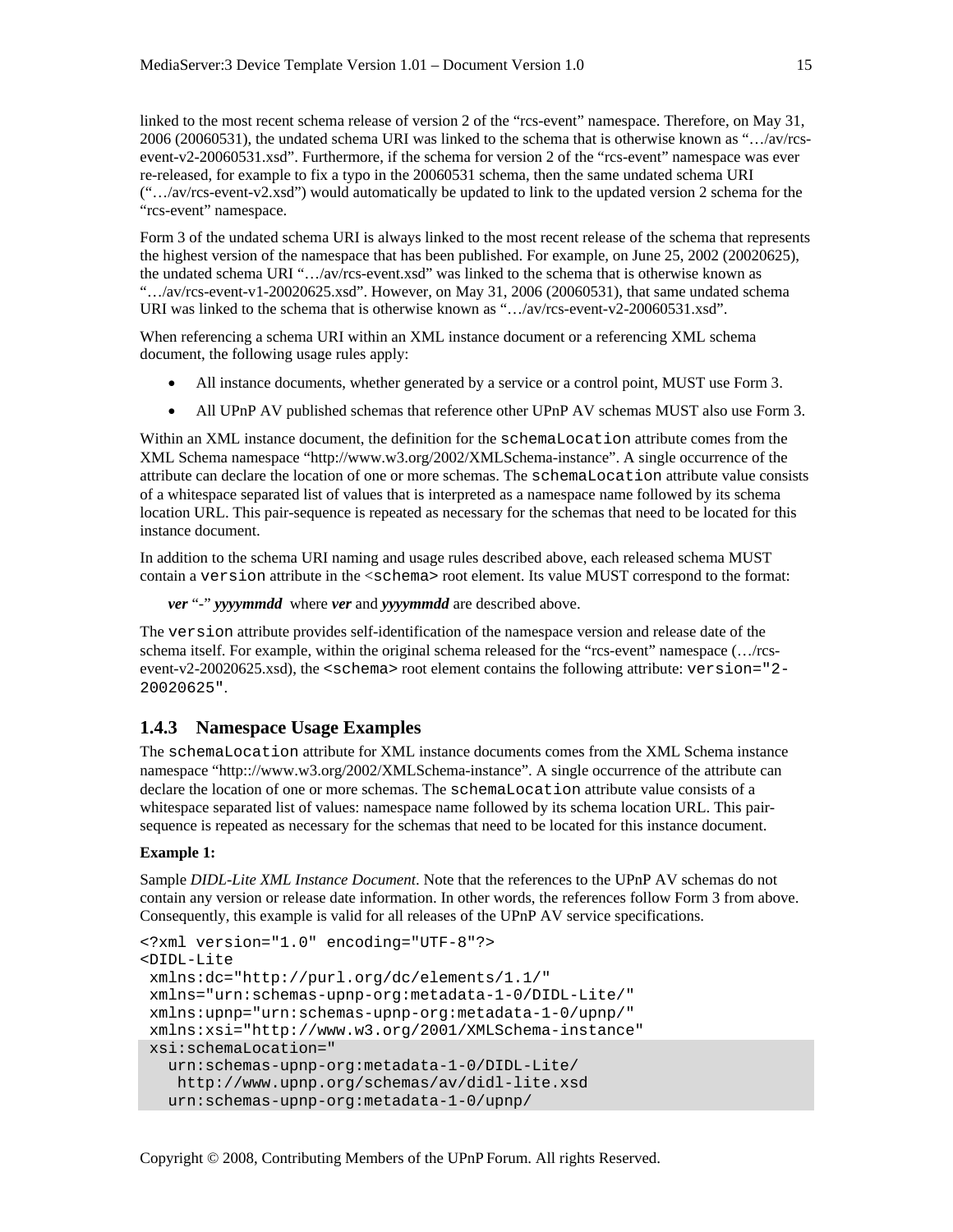```
 http://www.upnp.org/schemas/av/upnp.xsd"> 
    <item id="18" parentID="13" restricted="0"> 
       ... 
    </item> 
</DIDL-Lite>
```
# **1.5 Vendor-defined Extensions**

Whenever vendors create additional vendor-defined state variables, actions or properties, their assigned names and XML representation MUST follow the naming conventions and XML rules as specified below.

#### **1.5.1 Vendor-defined Action Names**

Vendor-defined action names MUST begin with "**X\_**". Additionally, it SHOULD be followed by an ICANN assigned domain name owned by the vendor followed by the underscore character (""). It MUST then be followed by the vendor-assigned action name. The vendor-assigned action name MUST NOT contain a hyphen character ("-", 2D Hex in UTF-8) nor a hash character ("#", 23 Hex in UTF-8). Vendorassigned action names are case sensitive. The first character of the name MUST be a US-ASCII letter ("A"- "Z", "a"-"z"), US-ASCII digit ("0"-"9"), an underscore ("\_"), or a non-experimental Unicode letter or digit greater than U+007F. Succeeding characters MUST be a US-ASCII letter ("A"-"Z", "a"-"z"), US-ASCII digit ("0"-"9"), an underscore ("\_"), a period ("."), a Unicode combiningchar, an extender, or a nonexperimental Unicode letter or digit greater than U+007F. The first three letters MUST NOT be "XML" in any combination of case.

## **1.5.2 Vendor-defined State Variable Names**

Vendor-defined state variable names MUST begin with "**X\_**". Additionally, it SHOULD be followed by an ICANN assigned domain name owned by the vendor, followed by the underscore character (""). It MUST then be followed by the vendor-assigned state variable name. The vendor-assigned state variable name MUST NOT contain a hyphen character ("-", 2D Hex in UTF-8). Vendor-assigned action names are case sensitive. The first character of the name MUST be a US-ASCII letter ("A"-"Z", "a"-"z"), US-ASCII digit ("0"-"9"), an underscore ("\_"), or a non-experimental Unicode letter or digit greater than U+007F. Succeeding characters MUST be a US-ASCII letter ("A"-"Z", "a"-"z"), US-ASCII digit ("0"-"9"), an underscore (""), a period ("."), a Unicode combiningchar, an extender, or a non-experimental Unicode letter or digit greater than U+007F. The first three letters MUST NOT be "XML" in any combination of case.

#### **1.5.3 Vendor-defined XML Elements and attributes**

UPnP vendors MAY add non-standard elements and attributes to a UPnP standard XML document, such as a device or service description. Each addition MUST be scoped by a vendor-owned XML namespace. Arbitrary XML MUST be enclosed in an element that begins with "**X\_**," and this element MUST be a sub element of a standard complex type. Non-standard attributes MAY be added to standard elements provided these attributes are scoped by a vendor-owned XML namespace and begin with "**X\_**".

## **1.5.4 Vendor-defined Property Names**

UPnP vendors MAY add non-standard properties to the ContentDirectory service. Each property addition MUST be scoped by a vendor-owned namespace. The vendor-assigned property name MUST NOT contain a hyphen character ("-", 2D Hex in UTF-8). Vendor-assigned property names are case sensitive. The first character of the name MUST be a US-ASCII letter ("A"-"Z", "a"-"z"), US-ASCII digit ("0"-"9"), an underscore ("\_"), or a non-experimental Unicode letter or digit greater than U+007F. Succeeding characters MUST be a US-ASCII letter ("A"-"Z", "a"-"z"), US-ASCII digit ("0"-"9"), an underscore ("\_"), a period ("."), a Unicode combiningchar, an extender, or a non-experimental Unicode letter or digit greater than U+007F. The first three letters MUST NOT be "XML" in any combination of case.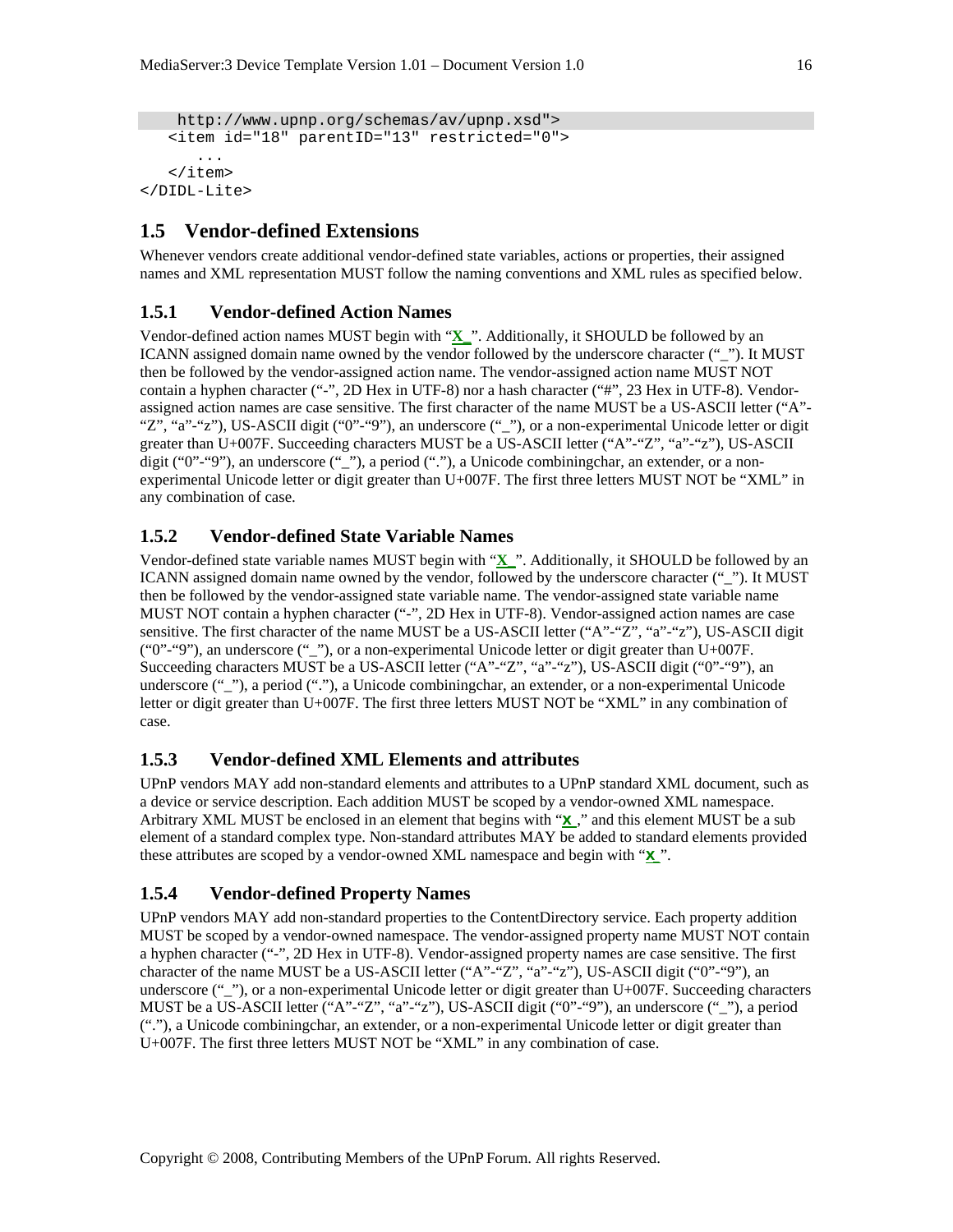# **1.6 References**

This section lists the normative references used in the UPnP AV specifications and includes the tag inside square brackets that is used for each such reference:

[AVARCH] – *AVArchitecture:1*, UPnP Forum, September 30, 2008. Available at: http://www.upnp.org/specs/av/UPnP-av-AVArchitecture-v1-20080930.pdf. Latest version available at: http://www.upnp.org/specs/av/UPnP-av-AVArchitecture-v1.pdf.

[AVDT] – *AV DataStructure Template:1*, UPnP Forum, September 30, 2008. Available at: http://www.upnp.org/specs/av/UPnP-av-AVDataStructure-v1-20071231.pdf. Latest version available at: http://www.upnp.org/specs/av/UPnP-av-AVDataStructure-v1.pdf.

[AVDT-XSD] – *XML Schema for UPnP AV Datastructure Template:1*, UPnP Forum, September 30, 2008. Available at: http://www.upnp.org/schemas/av/avdt-v1-20080930.xsd. Latest version available at: http://www.upnp.org/schemas/av/avdt-v1.xsd.

[AV-XSD] – *XML Schema for UPnP AV Common XML Data Types*, UPnP Forum, September 30, 2008. Available at: http://www.upnp.org/schemas/av/av-v2-20080930.xsd. Latest version available at: http://www.upnp.org/schemas/av/av-v2.xsd.

[AVS-XSD] – *XML Schema for UPnP AV Common XML Structures*, UPnP Forum, September 30, 2008. Available at: http://www.upnp.org/schemas/av/avs-v2-20080930.xsd. Latest version available at: http://www.upnp.org/schemas/av/avs-v2.xsd.

[AVT] – *AVTransport:2*, UPnP Forum, September 30, 2008. Available at: http://www.upnp.org/specs/av/UPnP-av-AVTransport-v2-Service-20080930.pdf. Latest version available at: http://www.upnp.org/specs/av/UPnP-av-AVTransport-v2-Service.pdf.

[AVT-EVENT-XSD] – *XML Schema for AVTransport:2 LastChange Eventing*, UPnP Forum, September 30, 2008.

Available at: http://www.upnp.org/schemas/av/avt-event-v2-20080930.xsd. Latest version available at: http://www.upnp.org/schemas/av/avt-event-v1.xsd.

[CDS] – *ContentDirectory:3*, UPnP Forum, September 30, 2008. Available at: http://www.upnp.org/specs/av/UPnP-av-ContentDirectory-v3-Service-20080930.pdf. Latest version available at: http://www.upnp.org/specs/av/UPnP-av-ContentDirectory-v3-Service.pdf.

[CDS-EVENT-XSD] – *XML Schema for ContentDirectory:3 LastChange Eventing*, UPnP Forum, September 30, 2008.

Available at: http://www.upnp.org/schemas/av/cds-event-v1-20080930.xsd. Latest version available at: http://www.upnp.org/schemas/av/cds-event-v1.xsd.

[CM] – *ConnectionManager:2*, UPnP Forum, September 30, 2008. Available at: http://www.upnp.org/specs/av/UPnP-av-ConnectionManager-v2-Service-20080930.pdf. Latest version available at: http://www.upnp.org/specs/av/UPnP-av-ConnectionManager-v2-Service.pdf.

[DC-XSD] – *XML Schema for UPnP AV Dublin Core*. Available at: http://www.dublincore.org/schemas/xmls/simpledc20020312.xsd.

[DC-TERMS] – *DCMI term declarations represented in XML schema language*. Available at: http://www.dublincore.org/schemas/xmls.

[DEVICE] – *UPnP Device Architecture, version 1.0*, UPnP Forum, July 20, 2006. Available at: http://www.upnp.org/specs/architecture/UPnP-DeviceArchitecture-v1.0-20060720.htm. Latest version available at: http://www.upnp.org/specs/architecture/UPnP-DeviceArchitecture-v1.0.htm.

[DIDL] – ISO/IEC CD 21000-2:2001**,** *Information Technology - Multimedia Framework - Part 2: Digital Item Declaration,* July 2001.

[DIDL-LITE-XSD] – *XML Schema for ContentDirectory:3 Structure and Metadata (DIDL-Lite)*, UPnP Forum, September 30, 2008. Available at: http://www.upnp.org/schemas/av/didl-lite-v2-20080930.xsd.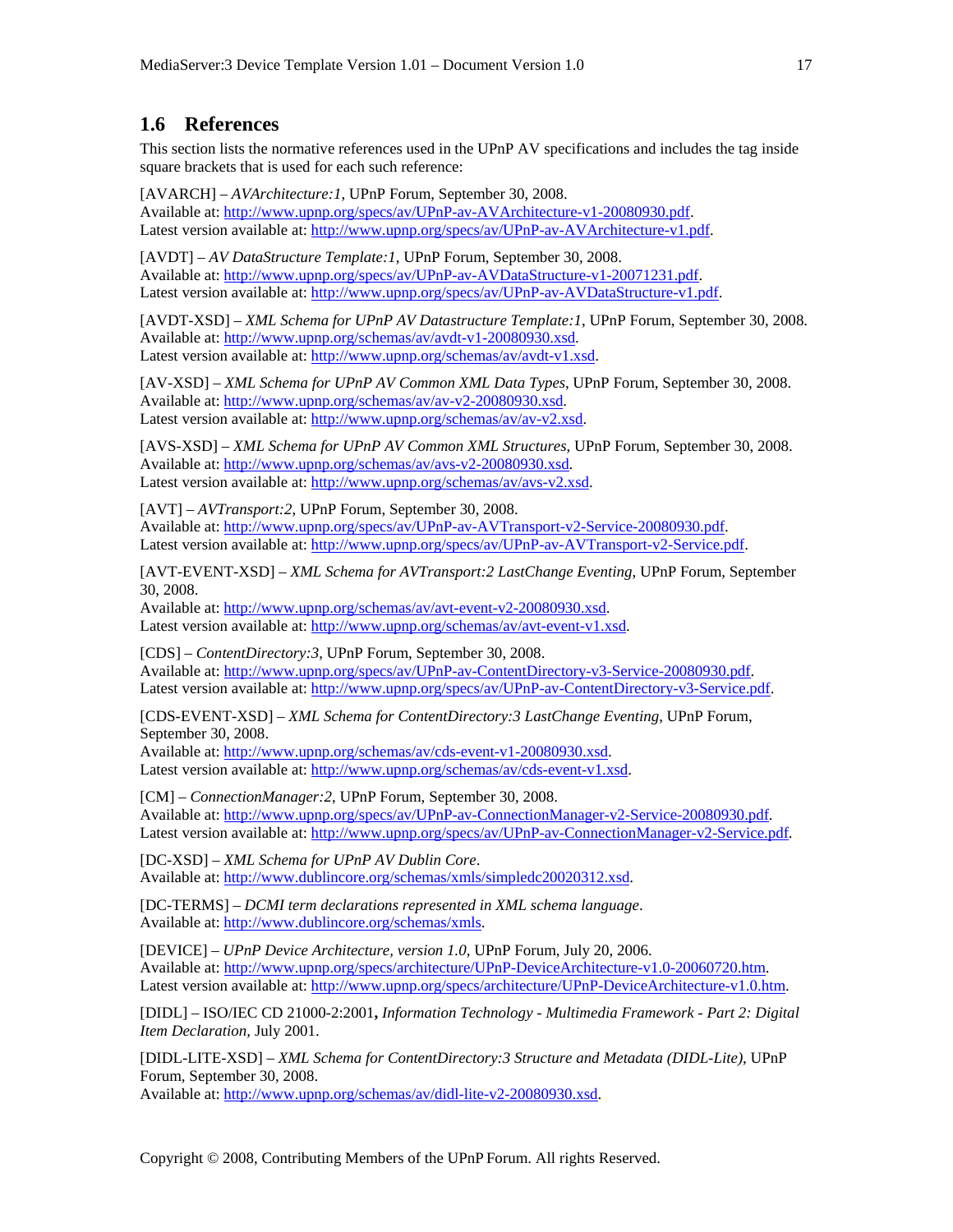Latest version available at: http://www.upnp.org/schemas/av/didl-lite-v2.xsd.

[EBNF] – ISO/IEC 14977, *Information technology - Syntactic metalanguage - Extended BNF*, December 1996.

[HTTP/1.1] – *HyperText Transport Protocol – HTTP/1.1*, R. Fielding, J. Gettys, J. Mogul, H. Frystyk, L. Masinter, P. Leach, T. Berners-Lee, June 1999. Available at: http://www.ietf.org/rfc/rfc2616.txt.

IEC 61883] – *IEC 61883 Consumer Audio/Video Equipment – Digital Interface - Part 1 to 5*. Available at: http://www.iec.ch.

[IEC-PAS 61883] – *IEC-PAS 61883 Consumer Audio/Video Equipment – Digital Interface - Part 6*. Available at: http://www.iec.ch.

[ISO 8601] – *Data elements and interchange formats – Information interchange -- Representation of dates and times*, International Standards Organization, December 21, 2000. Available at: ISO 8601:2000.

[MIME] – *IETF RFC 1341, MIME (Multipurpose Internet Mail Extensions)*, N. Borenstein, N. Freed, June 1992.

Available at: http://www.ietf.org/rfc/rfc1341.txt.

[MR] – *MediaRenderer:2*, UPnP Forum, September 30, 2008. Available at: http://www.upnp.org/specs/av/UPnP-av-MediaRenderer-v2-Device-20071231.pdf. Latest version available at: http://www.upnp.org/specs/av/UPnP-AV-MediaRenderer-v2-Device.pdf.

[MS] – *MediaServer:3*, UPnP Forum, September 30, 2008. Available at: http://www.upnp.org/specs/av/UPnP-av-MediaServer-v3-Device-20080930.pdf. Latest version available at: http://www.upnp.org/specs/av/UPnP-AV-MediaServer-v3-Device.pdf.

[RCS] – *RenderingControl:2*, UPnP Forum, September 30, 2008. Available at: http://www.upnp.org/specs/av/UPnP-av-RenderingControl-v2-Service-20080930.pdf. Latest version available at: http://www.upnp.org/specs/av/UPnP-av-RenderingControl-v2-Service.pdf.

[RCS-EVENT-XSD] –*XML Schema for RenderingControl:2 LastChange Eventing*, UPnP Forum, September 30, 2008.

Available at: http://www.upnp.org/schemas/av/rcs-event-v1-20080930.xsd. Latest version available at: http://www.upnp.org/schemas/av/rcs-event-v1.xsd.

[RFC 1738] – *IETF RFC 1738*, *Uniform Resource Locators (URL)*, Tim Berners-Lee, et. Al., December 1994.

Available at: http://www.ietf.org/rfc/rfc1738.txt.

[RFC 2045] – *IETF RFC 2045*, *Multipurpose Internet Mail Extensions (MIME) Part 1:Format of Internet Message Bodies*, N. Freed, N. Borenstein, November 1996. Available at: http://www.ietf.org/rfc/rfc2045.txt.

[RFC 2119] – *IETF RFC 2119, Key words for use in RFCs to Indicate Requirement Levels*, S. Bradner, 1997.

Available at: http://www.faqs.org/rfcs/rfc2119.html.

[RFC 2396] – *IETF RFC 2396, Uniform Resource Identifiers (URI): Generic Syntax*, Tim Berners-Lee, et al, 1998.

Available at: http://www.ietf.org/rfc/rfc2396.txt.

[RFC 3339] – *IETF RFC 3339, Date and Time on the Internet: Timestamps*, G. Klyne, Clearswift Corporation, C. Newman, Sun Microsystems, July 2002. Available at: http://www.ietf.org/rfc/rfc3339.txt.

[RTP] – *IETF RFC 1889, Realtime Transport Protocol (RTP)*, H. Schulzrinne, S. Casner, R. Frederick, V. Jacobson, January 1996.

Available at: http://www.ietf.org/rfc/rfc1889.txt.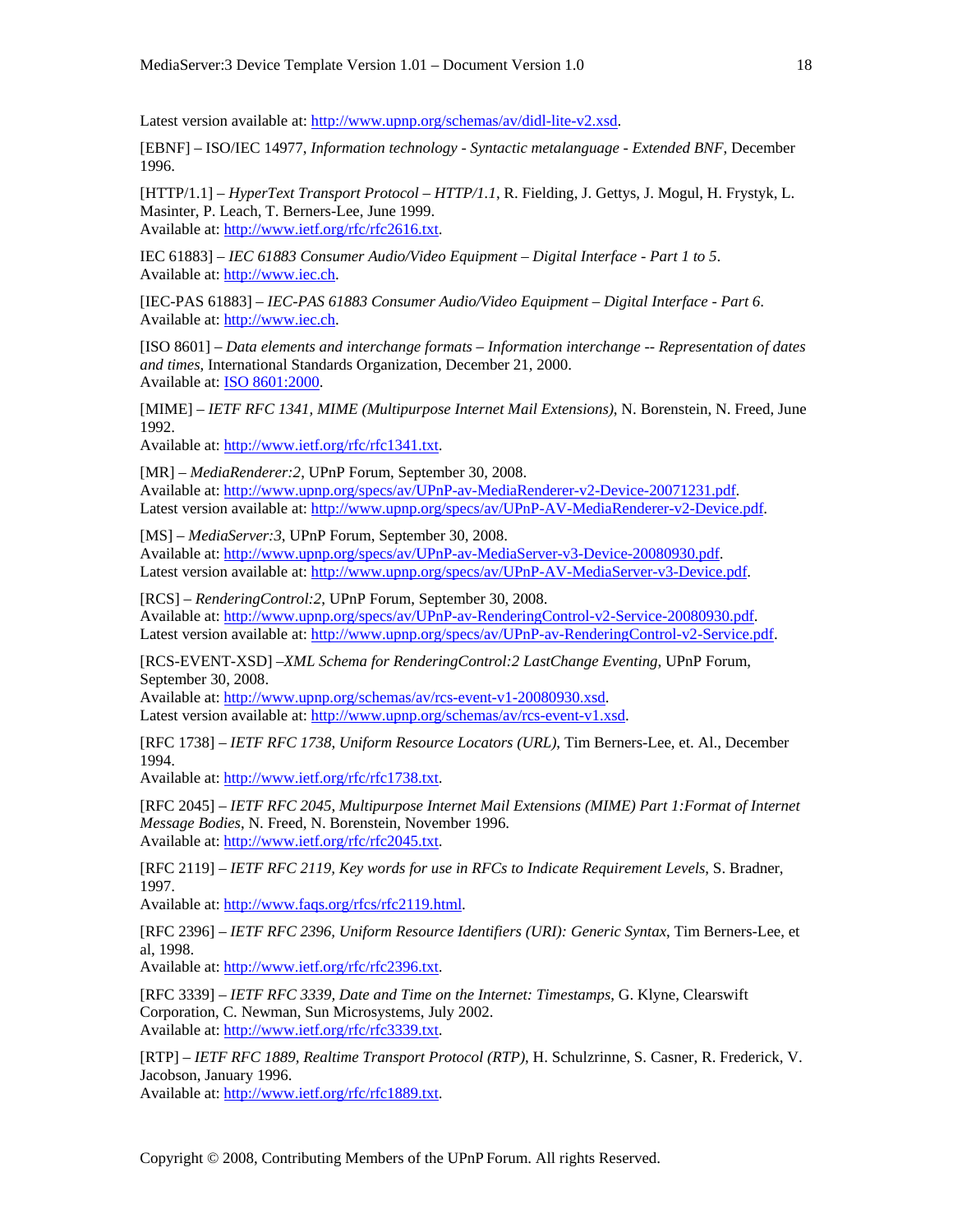[RTSP] – *IETF RFC 2326, Real Time Streaming Protocol (RTSP)*, H. Schulzrinne, A. Rao, R. Lanphier, April 1998.

Available at: http://www.ietf.org/rfc/rfc2326.txt.

[SRS] – *ScheduledRecording:2*, UPnP Forum, September 30, 2008. Available at: http://www.upnp.org/specs/av/UPnP-av-ScheduledRecording-v2-Service-20080930.pdf. Latest version available at: http://www.upnp.org/specs/av/UPnP-av-ScheduledRecording-v2-Service.pdf.

[SRS-XSD] – *XML Schema for ScheduledRecording:2 Metadata and Structure*, UPnP Forum, September 30, 2008.

Available at: http://www.upnp.org/schemas/av/srs-v2-20080930.xsd. Latest version available at: http://www.upnp.org/schemas/av/srs-v2.xsd.

[SRS-EVENT-XSD] – *XML Schema for ScheduledRecording:2 LastChange Eventing*, UPnP Forum, September 30, 2008.

Available at: http://www.upnp.org/schemas/av/srs-event-v1-20080930.xsd. Latest version available at: http://www.upnp.org/schemas/av/srs-event-v1.xsd.

[UAX 15] – *Unicode Standard Annex #15, Unicode Normalization Forms, version 4.1.0, revision 25*, M. Davis, M. Dürst, March 25, 2005.

Available at: http://www.unicode.org/reports/tr15/tr15-25.html.

[UNICODE COLLATION] – *Unicode Technical Standard #10, Unicode Collation Algorithm version 4.1.0*, M. Davis, K. Whistler, May 5, 2005.

Available at: http://www.unicode.org/reports/tr10/tr10-14.html.

[UPNP-XSD] – *XML Schema for ContentDirectory:3 Metadata*, UPnP Forum, September 30, 2008. Available at: http://www.upnp.org/schemas/av/upnp-v3-20080930.xsd. Latest version available at: http://www.upnp.org/schemas/av/upnp-v3.xsd.

[UTS 10] – *Unicode Technical Standard #10, Unicode Collation Algorithm, version 4.1.0, revision 14*, M. Davis, K. Whistler, May 5, 2005.

Available at: http://www.unicode.org/reports/tr10/tr10-14.html.

[UTS 35] – *Unicode Technical Standard #35, Locale Data Markup Language, version 1.3R1, revision 5*,.M. Davis, June 2, 2005.

Available at: http://www.unicode.org/reports/tr35/tr35-5.html.

[XML] – *Extensible Markup Language (XML) 1.0 (Third Edition)*, François Yergeau, Tim Bray, Jean Paoli, C. M. Sperberg-McQueen, Eve Maler, eds., W3C Recommendation, February 4, 2004. Available at: http://www.w3.org/TR/2004/REC-xml-20040204.

[XML-NS] – *The "xml:" Namespace*, November 3, 2004. Available at: http://www.w3.org/XML/1998/namespace.

[XML-XSD] – *XML Schema for the "xml:" Namespace*. Available at: http://www.w3.org/2001/xml.xsd.

[XML-NMSP] – *Namespaces in XML*, Tim Bray, Dave Hollander, Andrew Layman, eds., W3C Recommendation, January 14, 1999. Available at: http://www.w3.org/TR/1999/REC-xml-names-19990114.

[XML SCHEMA-1] – *XML Schema Part 1: Structures, Second Edition*, Henry S. Thompson, David Beech, Murray Maloney, Noah Mendelsohn, W3C Recommendation, 28 October 2004. Available at: http://www.w3.org/TR/2004/REC-xmlschema-1-20041028.

[XML SCHEMA-2] – *XML Schema Part 2: Data Types, Second Edition*, Paul V. Biron, Ashok Malhotra, W3C Recommendation, 28 October 2004. Available at: http://www.w3.org/TR/2004/REC-xmlschema-2-20041028.

[XMLSCHEMA-XSD] – *XML Schema for XML Schema*. Available at: http://www.w3.org/2001/XMLSchema.xsd.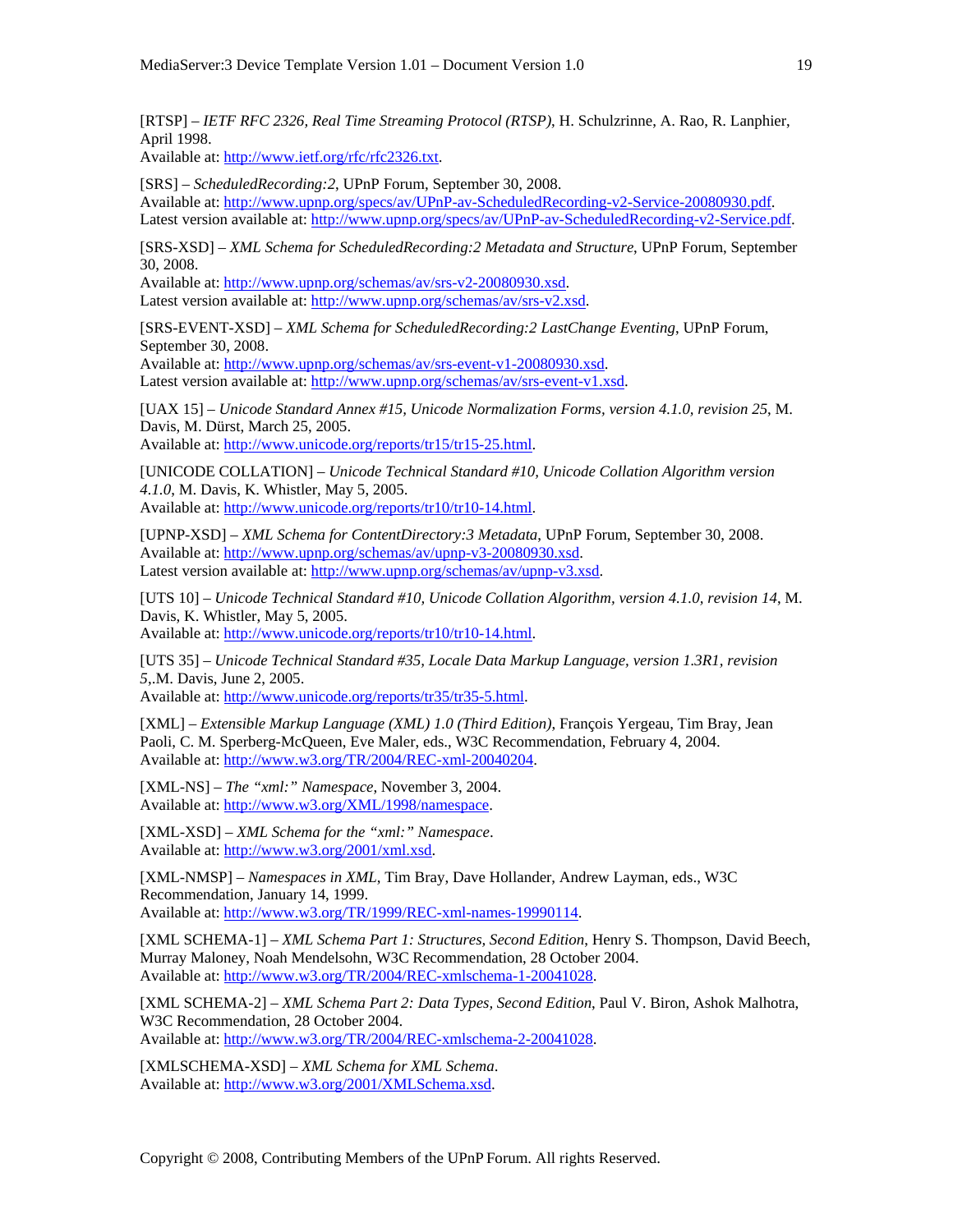[XPATH20] – *XML Path Language (XPath) 2.0*. Anders Berglund, Scott Boag, Don Chamberlin, Mary F. Fernandez, Michael Kay, Jonathan Robie, Jerome Simeon. W3C Recommendation, 21 November 2006. Available at: http://www.w3.org/TR/xpath20.

[XQUERY10] – *XQuery 1.0 An XML Query Language*. W3C Recommendation, 23 January 2007. Available at: http://www.w3.org/TR/2007/REC-xquery-20070123.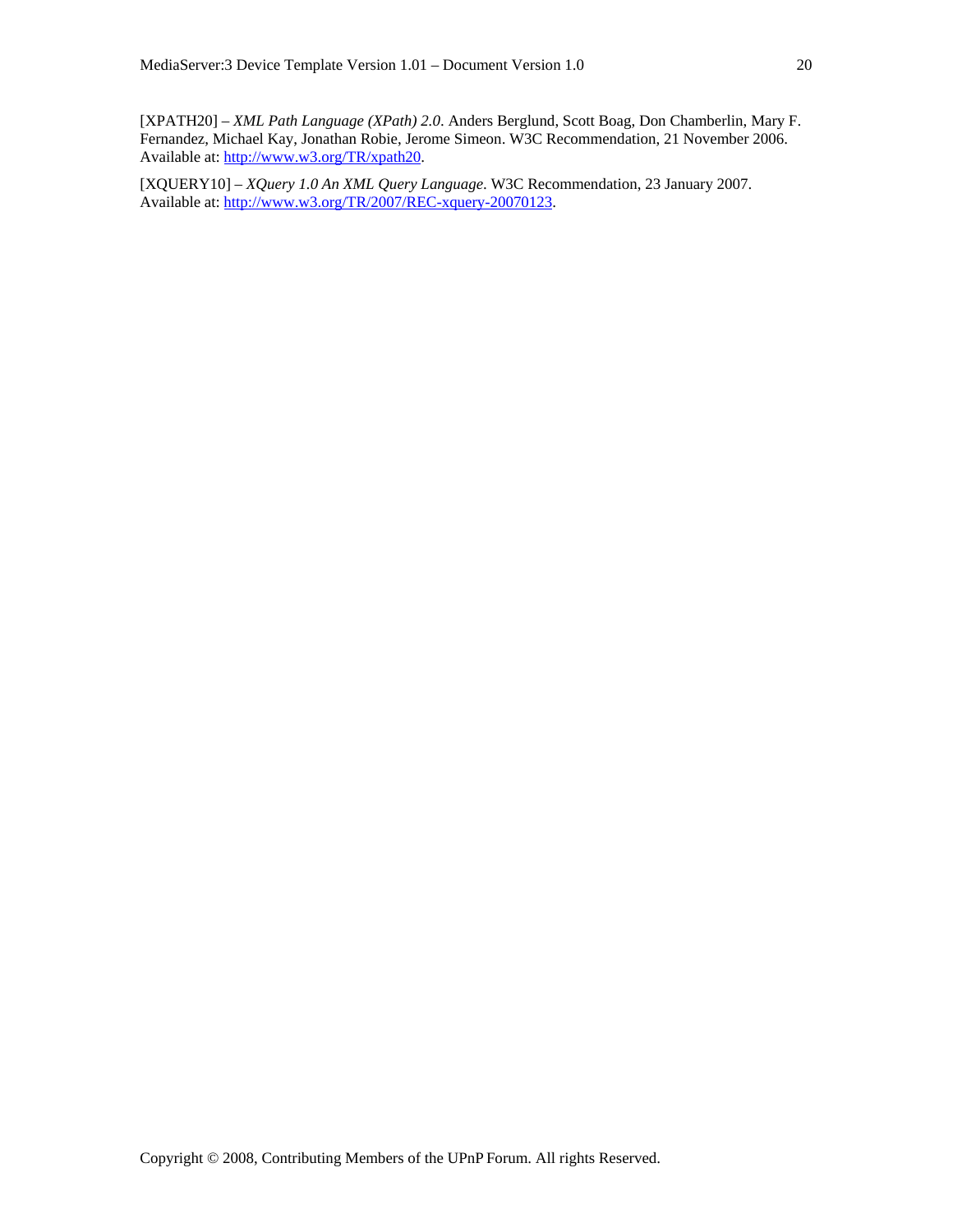# **2 Device Definitions**

# **2.1 Device Type**

The following device type identifies a device that is compliant with this specification:

**urn:schemas-upnp-org:device**:*MediaServer:3*

The shorthand MediaServer is used herein to refer to this device type.

# **2.2 Device Model**

MediaServer products MUST implement minimum version numbers of all REQUIRED embedded devices and services specified in the table below. A MediaServer device can be either a *Root* device or can be *Embedded* in another UPnP device (MediaServer or other). A MediaServer device (*Root* or *Embedded*) can in turn contain other standard or non-standard *Embedded* UPnP devices.

**Table 2-6: Device Requirements** 

| <b>DeviceType</b>                                                       | Root                                 | R/O <sup>1</sup>    | <b>ServiceType</b>                                                                                | R/O                 | Service ID <sup>2</sup>   |
|-------------------------------------------------------------------------|--------------------------------------|---------------------|---------------------------------------------------------------------------------------------------|---------------------|---------------------------|
| MediaServer:3                                                           | <b>Root</b><br>or<br><b>Embedded</b> | $\underline{R}$     | ContentDirectory:3                                                                                | $\underline{R}$     | <b>ContentDirectory</b>   |
|                                                                         |                                      |                     | ConnectionManager:2                                                                               | $\underline{R}$     | <b>ConnectionManager</b>  |
|                                                                         |                                      |                     | <b>AVTransport:2</b>                                                                              | $\overline{\Omega}$ | <b>AVTransport</b>        |
|                                                                         |                                      |                     | ScheduledRecording:2                                                                              | $\overline{\Omega}$ | <b>ScheduledRecording</b> |
|                                                                         |                                      |                     | Standard non-AV services<br>defined by UPnP (QoS,<br>Security, etc.) go here.                     | $\underline{X}$     | <b>TBD</b>                |
|                                                                         |                                      |                     | Non-standard services<br>embedded by a UPnP<br>vendor go here.                                    | $\overline{X}$      | <b>TBD</b>                |
| <b>Standard devices</b><br>embedded by a UPnP<br><u>vendor go here.</u> | <b>Embedded</b>                      | $\overline{\Omega}$ | Services as defined by the<br>corresponding standard<br><b>UPnP</b> Device Definition go<br>here. |                     |                           |
| Non-standard devices<br>embedded by a UPnP<br>vendor go here.           | <b>Embedded</b>                      | $\underline{X}$     | <b>TBD</b>                                                                                        | <b>TBD</b>          | <b>TBD</b>                |
|                                                                         |                                      |                     |                                                                                                   |                     |                           |

 $\frac{1}{R}$  = REQUIRED, <u>*O*</u> = OPTIONAL, <u>*X*</u> = Non-standard.

2 Prefixed by urn:**upnp-org**:**serviceId**:

## **2.2.1 Description of Device Requirements**

Any instance of a MediaServer MUST have a ContentDirectory service and a ConnectionManager service. For a given instance (MediaServer), there MUST only be one instance of these services. There MAY be one instance of a AVTransport service. There MAY also be one instance of a ScheduledRecording service. The semantics of additional standard AV services are not defined. Other standard services, such as UPnP QoS, MAY be added with semantics defined by the relevant specifications.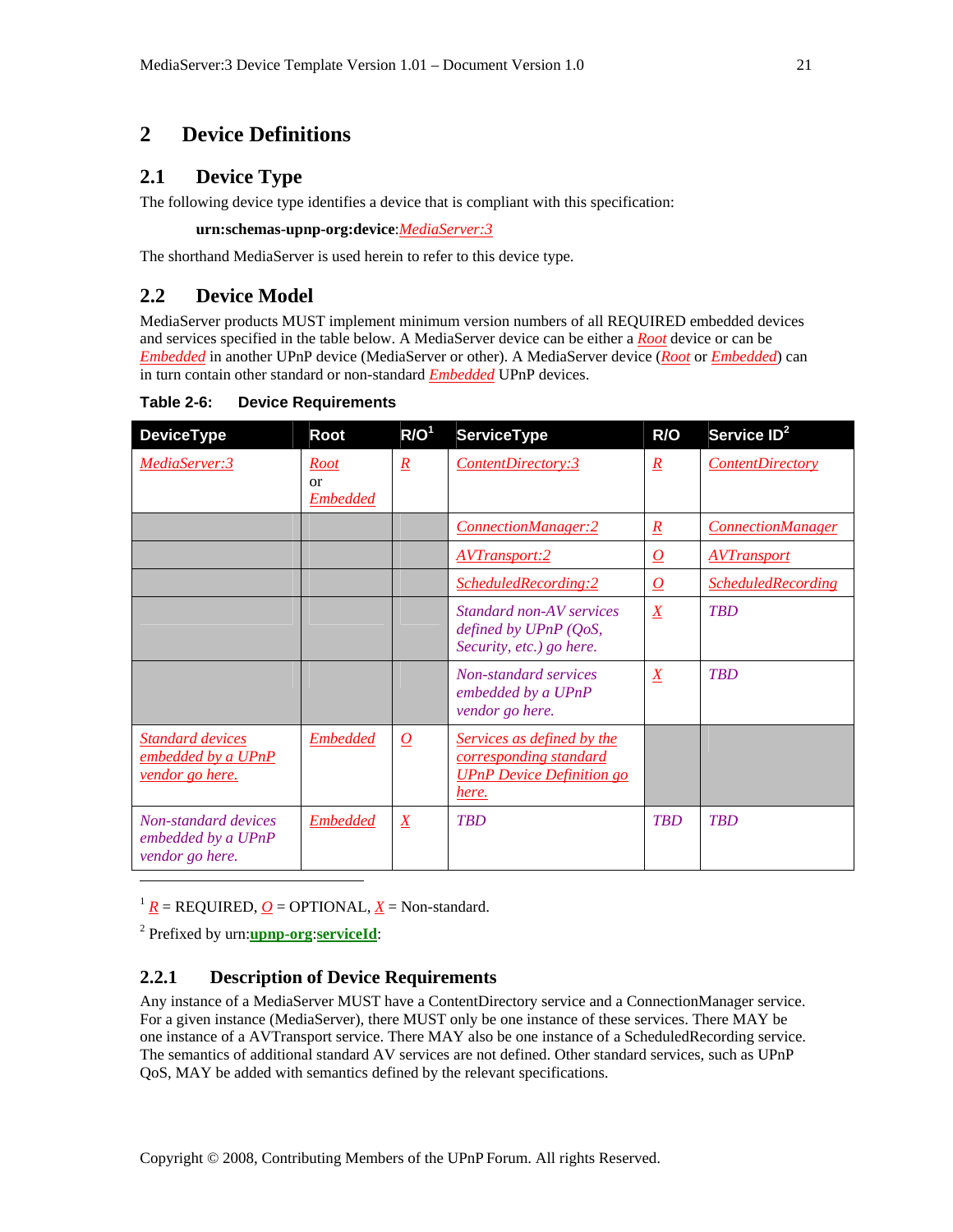It should be noted that a MediaServer:3 implementation MUST respond to all SSDP queries that specify MediaServer:2 or lower and MUST respond to all actions defined by the MediaServer:2 or lower.

The ContentDirectory service allows control points to discover information about the AV content that is available from the device. The ConnectionManager is used to enumerate and select a particular transfer protocol and data format to be used for transferring the content. Additionally, the ConnectionManager also allows control points, such as a home network management application, to discover useful information about the content transfers that the device is actively participating in. Such information could be useful to a Quality of Service capability, which may be defined in the future.

The existence of the AVTransport service depends on the transfer protocols that are supported by the device. The ConnectionManager specification includes a table that identifies which transfer protocols REQUIRE an AVTransport service to be implemented on the MediaServer. If an implementation of the MediaServer supports any of these transfer protocols, then it MUST implement the AVTransport service.

## **2.2.2 Relationships between Services**

The *ConnectionManager::PrepareForConnection()* action provides the trigger point for creating a new virtual instance of the AVTransport service (refer to the AVTransport service specification for a description of virtual instances of the AVTransport service). When a new connection is established (one that REQUIRES an AVTransport service on the MediaServer, which is determined by the selected transfer protocol), the *ConnectionManager::PrepareForConnection()* action returns the *InstanceID* of the virtual instance of the AVTransport service that is bound to that connection. This virtual instance is used by the control point to control the flow (for example, *AVTransport::Play()*, *AVTransport::Seek()*, etc.) of the content to the network. As described in the AVTransport service specification, each virtual instance of the AVTransport service operates independently.

The *ScheduledRecording::CreateRecordSchedule()* action may use objects (such as a User Channel item or an EPG item) exposed by the ContentDirectory service to specify what broadcast content will be recorded. The recorded content may then be exposed by the associated ContentDirectory service.

# **2.3 Theory of Operation**

MediaServer devices are used in conjunction with one or more MediaRenderer devices to allow a control point to discover entertainment (AV) content (for example, video, music, images, etc) on the MediaServer and to render that content on any appropriate MediaRenderer within the home network. In general terms, the process begins with the control points discovering MediaServer and MediaRenderer devices within the home network. The control point interacts with a MediaServer(s) to locate a desired piece of content (for example, a movie, a song, a playlist, a photo album, etc). After the content has been identified, the control point needs to identify a common transfer protocol and data format that can be used to transfer the content from the MediaServer to the desired MediaRenderer. After these transfer parameters have been established, the control point controls the flow of the content (for example, *AVTransport::Play()*,

*AVTransport::Pause()*, *AVTransport::Stop()*, *AVTransport::Seek()*, etc.) . (Depending on the selected transfer protocol, these flow control operations are sent either to the MediaServer or MediaRenderer, but not both). The actual transfer of the content is performed directly by the MediaServer and MediaRenderer. The content transfer happens independently from the control point and does not involve UPnP itself at all. The control point uses UPnP to setup the transfer of the content, but the transfer is performed using a transfer protocol other than UPnP. MediaServer devices also allow a control point to create a set of selection criteria to record content via the ScheduledRecording service. A control point can also discover recorded content on the MediaServer that was created by such a set of selection criteria.

## **2.3.1 Device Discovery**

Control points can discover MediaServer devices using the standard UPnP SSDP-based device discovery mechanism to search for any device that is a member of the MediaServer device class including *Root* devices and/or *Embedded* devices.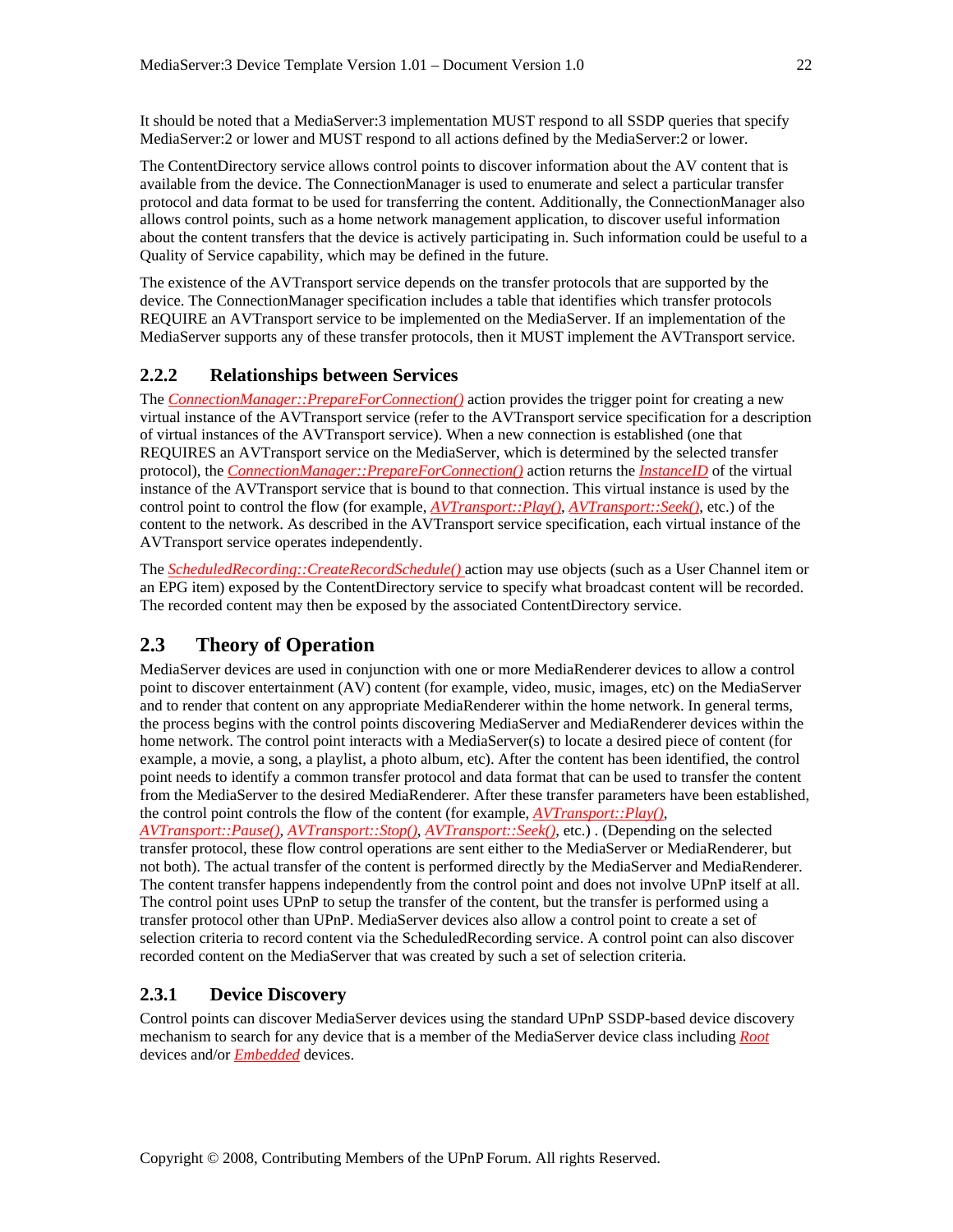# **2.3.2 Locating Desired Content**

Control points use the MediaServer's ContentDirectory service to locate desired content. The ContentDirectory service exposes both a search capability and a browse capability. Searching is useful when the control point (via the end-user) knows something about the content it wants to find (for example, its name, artist, type, date created, etc). Browsing is useful for blindly discovering what content the device has to offer. Each content item that is referenced by the ContentDirectory service includes various information about that content including the transfer protocol(s) and file format(s) that the MediaServer can use to transfer the content to the MediaRenderer.

## **2.3.3 Preparing to Transfer the Content**

After the desired content has been identified, the control point needs to determine which transfer protocol and data format should be used to transfer the content from the MediaServer to the MediaRenderer. (Transfer protocol examples include IEEE-1394, HTTP GET, RTSP/RTP, etc., and data format examples include MPEG2, MPEG4, MP3, WMA, JPEG, etc.) The control point makes this determination by comparing the content's protocol/format information (obtained via the MediaServer's ContentDirectory service) with the protocol/format information obtained via the MediaRenderer's *ConnectionManager::GetProtocolInfo()* action.

After the transfer protocol and data format have been identified, the control point uses the *ConnectionManager::PrepareForConnection()* action on each device to inform the device that the specified protocol/format are about to be used. Depending on which transfer protocol was selected, the *ConnectionManager::PrepareForConnection()* action on either the MediaServer or MediaRenderer will return an AVTransport *InstanceID* to the control point. This AVTransport *InstanceID* is used by the control point to control the transfer of the content (for example, *AVTransport::Play()*, *AVTransport::Pause()*, *AVTransport::Stop()*, *AVTransport::Seek()*, etc). Refer to the subsection below for more details.

Depending on which transfer protocols are supported by the device (for example, devices that only support HTTP GET), a MediaServer and/or MediaRenderer MAY choose to NOT implement the *ConnectionManager::PrepareForConnection()* action. In this case, the control point may not have been able to obtain an AVTransport *InstanceID* from either device. When this happens, the control point should use an AVTransport *InstanceID* of 0 (zero). If the MediaRenderer has implemented the AVTransport service, the control point should use it for all AVTransport actions. Otherwise, AVTransport actions should be sent to the MediaServer device. Refer to the ConnectionManager service for more information.

## **2.3.4 Controlling the Transfer of the Content**

In all cases, the control point uses the *InstanceID*, obtained as described above, to control the flow of the content. For example, to begin transferring the content, the control point invokes the *AVTransport::Play()* action. To skip to a specific location within the content, the control point invokes the *AVTransport::Seek()* action. In most cases, the choice of AVTransport actions that are actually invoked will likely be directed by the end-user while interacting with the control point's UI. Refer to the AVTransport service specification for additional details of these and other AVTransport actions.

## **2.3.5 Recording Content**

A control point invokes the *ScheduledRecording::CreateRecordSchedule()* action on a MediaServer device with a set of selection criteria (called a *recordSchedule*) that the device will use to identify the content to record. These criteria are then used to create individual objects (called *recordTask* objects), each containing the information necessary to create a single recording. For example, a *recordSchedule* might hold criteria that select every occurrence of a broadcast series for recording. The ScheduledRecording service then creates a *recordTask* instance for every episode in the series.

After creating one or more *recordSchedule* instances, the control point can browse the list of *recordSchedule* instances and their associated *recordTask* instances using the *ScheduledRecording::BrowseRecordSchedules()* action.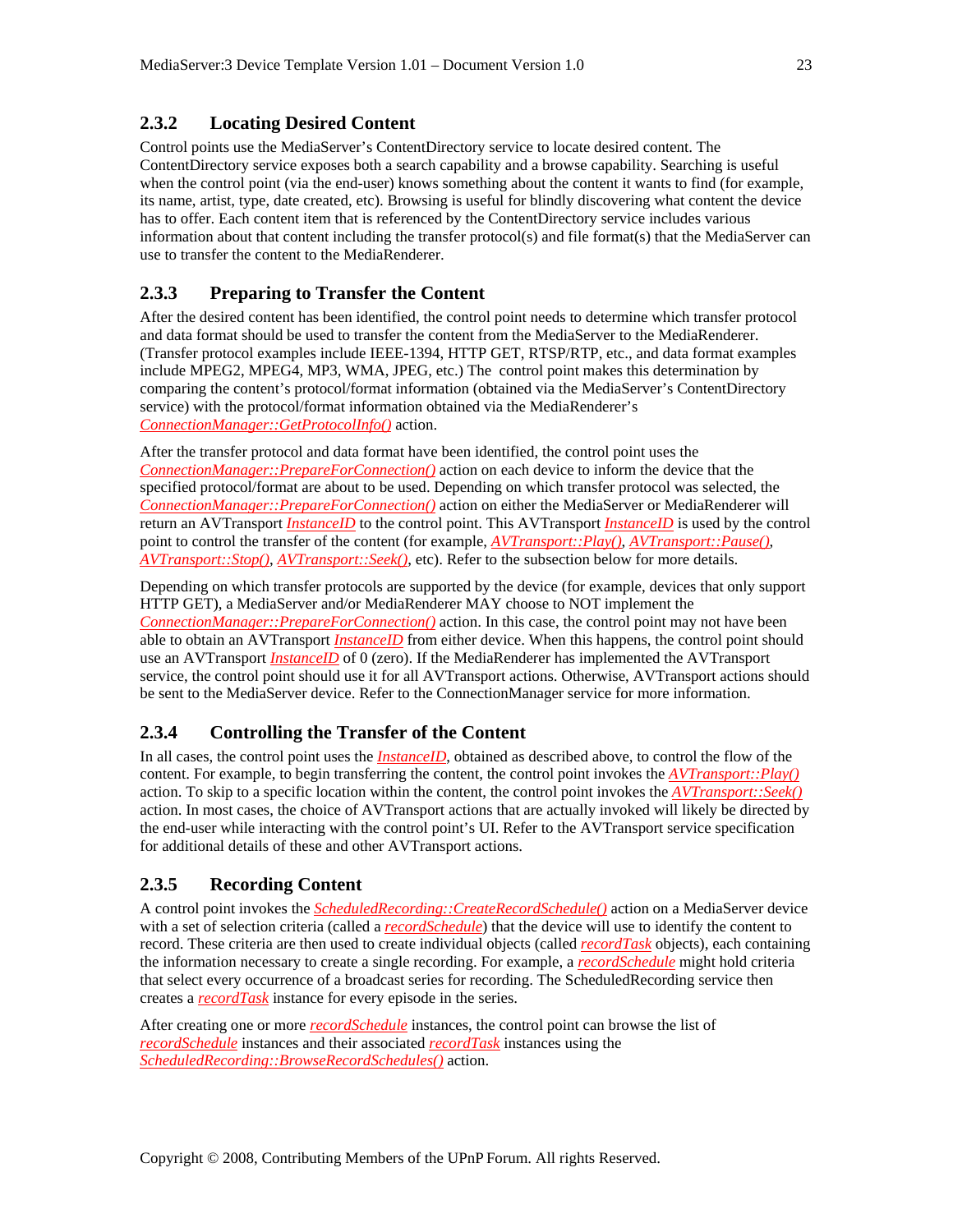# **3 XML Device Description**

```
<?xml version="1.0"?> 
<root xmlns="urn:schemas-upnp-org:device-1-0"> 
    <specVersion> 
       <major>1</major> 
       <minor>0</minor> 
    </specVersion> 
    <URLBase>base URL for all relative URLs</URLBase> 
    <device> 
       <deviceType> 
          urn:schemas-upnp-org:device:MediaServer:3
       </deviceType> 
       <friendlyName>short user-friendly title</friendlyName> 
       <manufacturer>manufacturer name</manufacturer> 
       <manufacturerURL>URL to manufacturer site</manufacturerURL> 
       <modelDescription>long user-friendly title</modelDescription> 
       <modelName>model name</modelName> 
       <modelNumber>model number</modelNumber> 
       <modelURL>URL to model site</modelURL> 
       <serialNumber>manufacturer's serial number</serialNumber> 
       <UDN>uuid:UUID</UDN> 
       <UPC>Universal Product Code</UPC> 
       <iconList> 
          <icon> 
             <mimetype>image/format</mimetype> 
             <width>horizontal pixels</width> 
             <height>vertical pixels</height> 
             <depth>color depth</depth> 
             <url>URL to icon</url> 
          </icon> 
          XML to declare other icons, if any, go here
       </iconList> 
       <serviceList> 
          <service> 
             <serviceType> 
                 urn:schemas-upnp-org:service:ContentDirectory:3
             </serviceType> 
              <serviceId> 
                 urn:upnp-org:serviceId:ContentDirectory
             </serviceId> 
             <SCPDURL>URL to service description</SCPDURL> 
             <controlURL>URL for control</controlURL> 
             <eventSubURL>URL for eventing</eventSubURL> 
          </service> 
          <service> 
             <serviceType> 
                 urn:schemas-upnp-org:service:ConnectionManager:2
             </serviceType> 
             <serviceId> 
                 urn:upnp-org:serviceId:ConnectionManager
             </serviceId> 
             <SCPDURL>URL to service description</SCPDURL> 
              <controlURL>URL for control</controlURL> 
              <eventSubURL>URL for eventing</eventSubURL> 
          </service>
```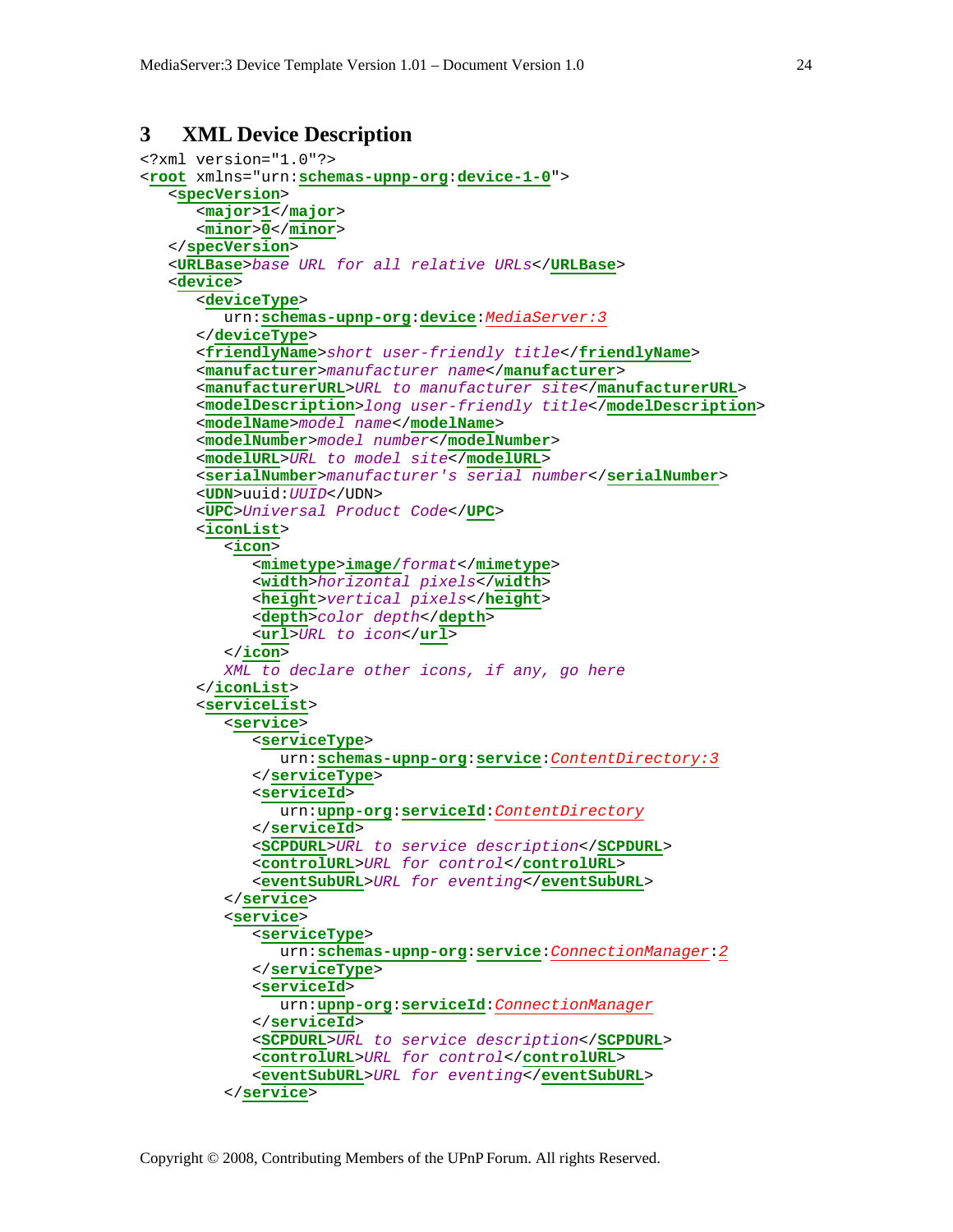```
 <service> 
             <serviceType> 
                urn:schemas-upnp-org:service:AVTransport:2
             </serviceType> 
             <serviceId>urn:upnp-org:serviceId:AVTransport</serviceId> 
             <SCPDURL>URL to service description</SCPDURL> 
             <controlURL>URL for control</controlURL> 
             <eventSubURL>URL for eventing</eventSubURL> 
          </service> 
          <service> 
             <serviceType> 
                urn:schemas-upnp-org:service:ScheduledRecording:2
             </serviceType> 
             <serviceId> 
                urn:upnp-org:serviceId:ScheduledRecording
             </serviceId> 
             <SCPDURL>URL to service description</SCPDURL> 
             <controlURL>URL for control</controlURL> 
             <eventSubURL>URL for eventing</eventSubURL> 
          </service> 
          Declarations for standard non-AV services defined by UPnP 
          (if any) go here
          Declarations for other services added by UPnP vendor 
          (if any) go here
       </serviceList> 
       <deviceList> 
       Description of embedded devices added by UPnP vendor 
       (if any) go here
       </deviceList> 
       <presentationURL>URL for presentation</presentationURL> 
    </device> 
</root>
```